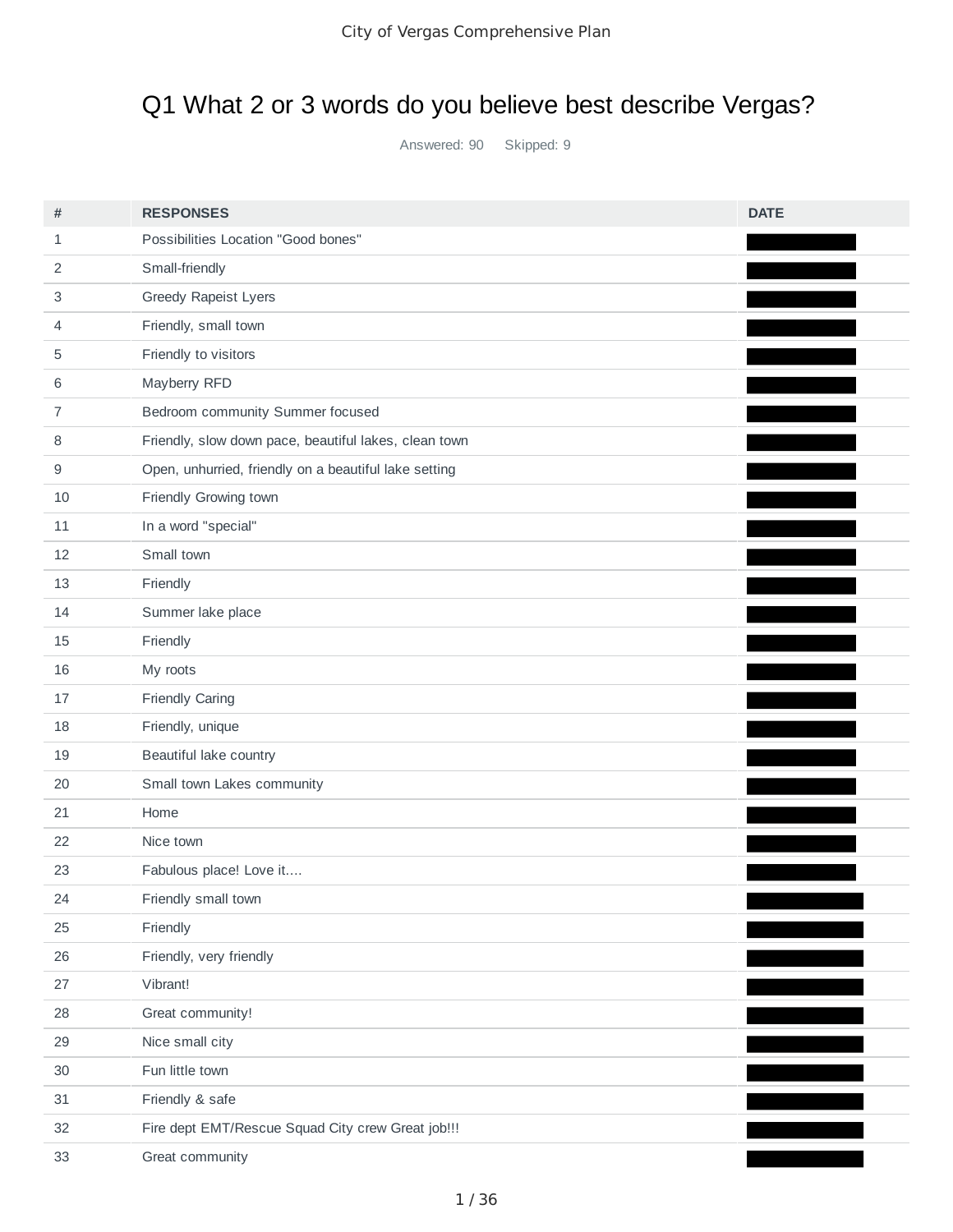| 34     | Home Friends Ideal                      |  |
|--------|-----------------------------------------|--|
| 35     | Quaint and friendly                     |  |
| 36     | Changing; people-based roots; divisions |  |
| 37     | Friendship                              |  |
| 38     | Tight-knit, bustling, quaint            |  |
| 39     | Growing, active                         |  |
| 40     | Friendly, fun                           |  |
| 41     | Fun friendly aesthetic                  |  |
| 42     | Quaint                                  |  |
| 43     | Growing Progressive                     |  |
| 44     | small town vibe                         |  |
| 45     | Community, friendly, united             |  |
| 46     | Tourist, currently growing              |  |
| 47     | Always thriving                         |  |
| 48     | Beautiful small town.                   |  |
| 49     | Easy, quaint and welcoming              |  |
| 50     | small town                              |  |
| 51     | Tight knit community.                   |  |
| 52     | Friendly, welcoming                     |  |
| 53     | fun friendly cool                       |  |
| 54     | Quaint, isolated                        |  |
| 55     | Fun                                     |  |
| 56     | nice, small                             |  |
| 57     | Funny community                         |  |
| 58     | central lakes community                 |  |
| 59     | Home, friendly                          |  |
| 60     | friendly, inviting                      |  |
| 61     | Nice, peaceful, relax.                  |  |
| 62     | Small town quaint                       |  |
| 63     | Small town living                       |  |
| 64     | <b>Liked Community Family</b>           |  |
| 65     | Sense of Community                      |  |
| 66     | Cute rural community                    |  |
| 67     | progressive, safe                       |  |
| 68     | <b>Eventful Small Community</b>         |  |
| 69     | Cozy, clean, and neighborly             |  |
| 70     | Small and dynamic                       |  |
| $71\,$ | Arms wide open!                         |  |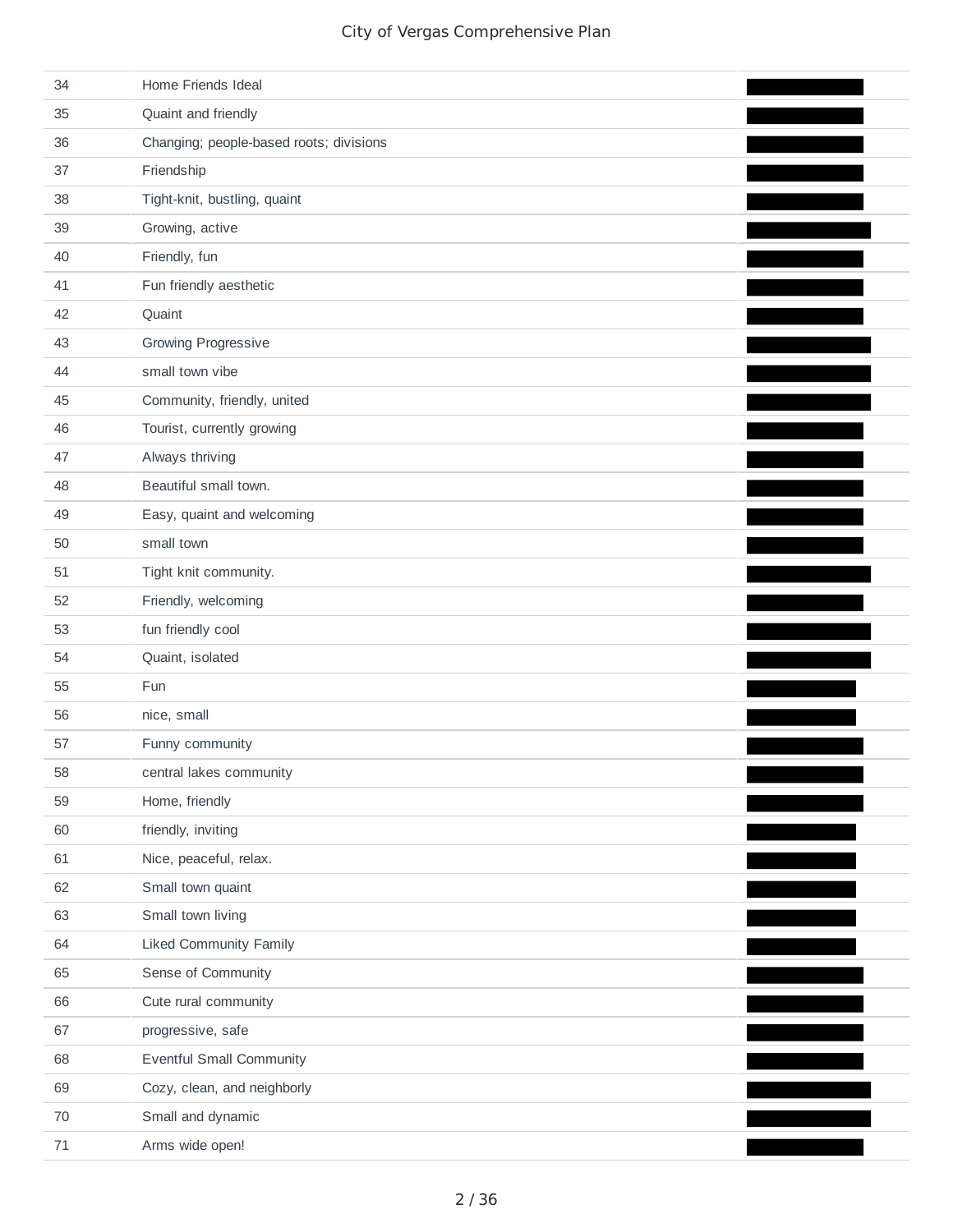| 72 | family-orientated, vacation destination, friendly |  |
|----|---------------------------------------------------|--|
| 73 | small, quiet, friendly                            |  |
| 74 | Unique, friendly, interesting                     |  |
| 75 | Lakes. Small town.                                |  |
| 76 | Friendly, Festive, Charming                       |  |
| 77 | friendly special progressive                      |  |
| 78 | Friendly, Fun, Community Orientated               |  |
| 79 | Supportive, willing, teamwork                     |  |
| 80 | Small town                                        |  |
| 81 | Tired, but friendly                               |  |
| 82 | Ok                                                |  |
| 83 | Friendly, fun and organized.                      |  |
| 84 | Great little town                                 |  |
| 85 | Community feel                                    |  |
| 86 | Lake town                                         |  |
| 87 | Enjoy living here                                 |  |
| 88 | Small home town                                   |  |
| 89 | quaint, rural, close-knit                         |  |
| 90 | friendly                                          |  |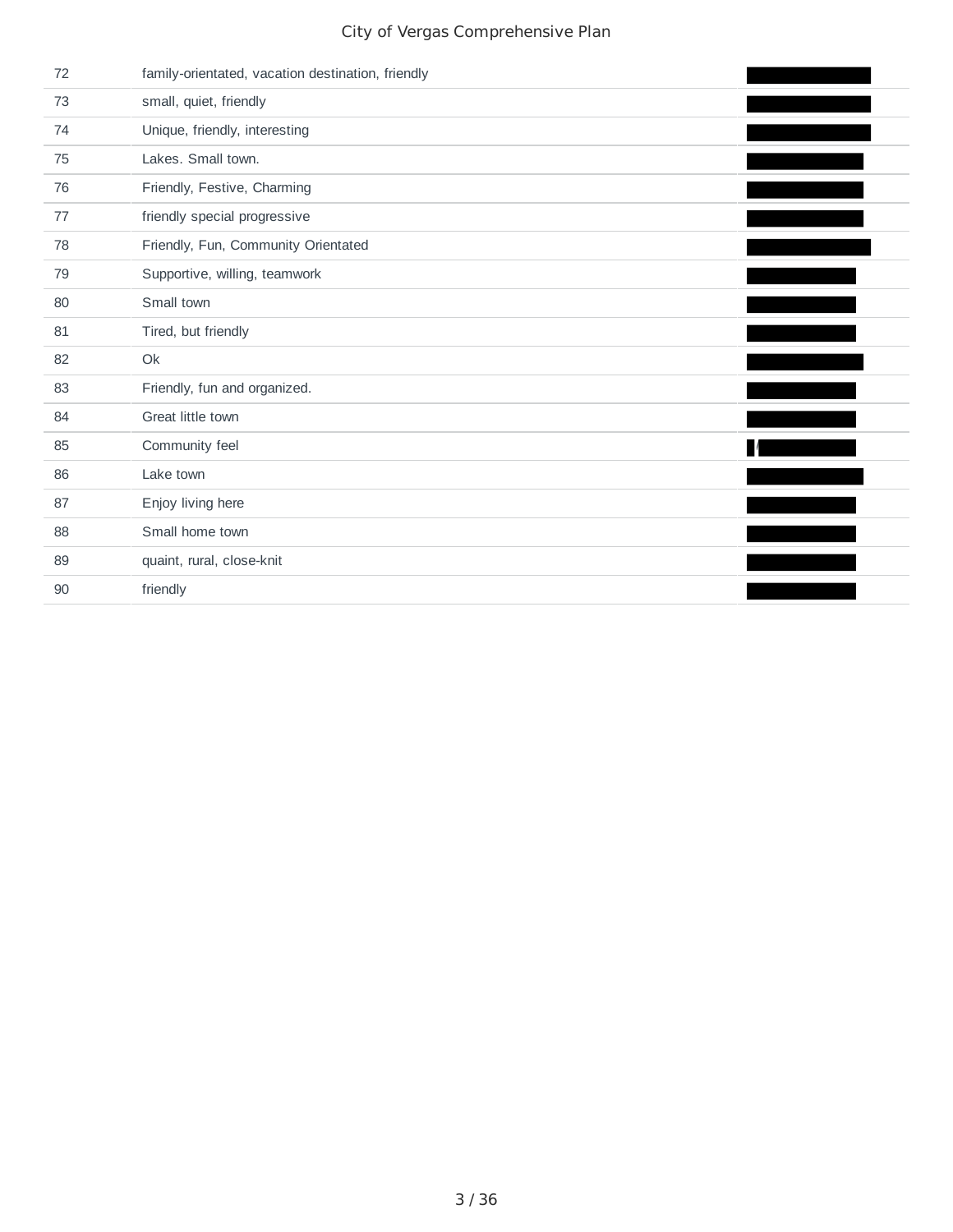## Q2 What do you believe are the 3 best things ABOUT Vergas?

Answered: 86 Skipped: 13

| #  | <b>RESPONSES</b>                                                                                                                                                                                                     | <b>DATE</b> |
|----|----------------------------------------------------------------------------------------------------------------------------------------------------------------------------------------------------------------------|-------------|
| 1  | Hardware store New buildings/businesses Event center                                                                                                                                                                 |             |
| 2  | Small community Churches                                                                                                                                                                                             |             |
| 3  | Loon Softball field Assisted living                                                                                                                                                                                  |             |
| 4  | People Businesses Community involvement                                                                                                                                                                              |             |
| 5  | Heritage retention Welcome to visitors Community working together                                                                                                                                                    |             |
| 6  | Zumba Hardware store Bank                                                                                                                                                                                            |             |
| 7  | Lakes Small "giant" Beach                                                                                                                                                                                            |             |
| 8  | The picnic and the beach are great The hardware store is great Great restaurants                                                                                                                                     |             |
| 9  | Loon's Nest Gas stations Crossroad Hardware Bank                                                                                                                                                                     |             |
| 10 | The people Beautiful countryside Small town feel                                                                                                                                                                     | <u>an a</u> |
| 11 | Friendly Growing Clean                                                                                                                                                                                               |             |
| 12 | Quiet Lively (at least in the summer) Trying to focus on the future                                                                                                                                                  |             |
| 13 | Small & rural                                                                                                                                                                                                        |             |
| 14 | Always a destination Friendly and welcoming                                                                                                                                                                          |             |
| 15 | Location Destination Small town feel                                                                                                                                                                                 |             |
| 16 | Lake People Restaurants Stores                                                                                                                                                                                       |             |
| 17 | 1. Shopping 2. Local plumbers, electricians, and car repair 3. Churches                                                                                                                                              |             |
| 18 | Churches Post office                                                                                                                                                                                                 |             |
| 19 | Good people                                                                                                                                                                                                          |             |
| 20 | People Existing services                                                                                                                                                                                             |             |
| 21 | Friendly atmosphere Bars with food Small town shops                                                                                                                                                                  |             |
| 22 | Eating places                                                                                                                                                                                                        |             |
| 23 | The people are willing to work together. They are very welcoming. Take pride in keeping the<br>town going forward.                                                                                                   |             |
| 24 | Lakes/Healthy town/Interesting people                                                                                                                                                                                |             |
| 25 | Gift shops Recreational activities Friendliness                                                                                                                                                                      |             |
| 26 | * Its residents and all the folks from the surrounding community who call Vergas "their town".<br>*Its businesses and business enterprises *Its service clubs and social functions that are<br>associated therewith. |             |
| 27 | Low key atmosphere Good food and beverages Young entrepreneurs                                                                                                                                                       |             |
| 28 | People                                                                                                                                                                                                               |             |
| 29 | Community center                                                                                                                                                                                                     |             |
| 30 | Location Businesses Park/Long Lake                                                                                                                                                                                   |             |
| 31 | Sense of community for the most part Outsiders are accepted Great atmosphere                                                                                                                                         |             |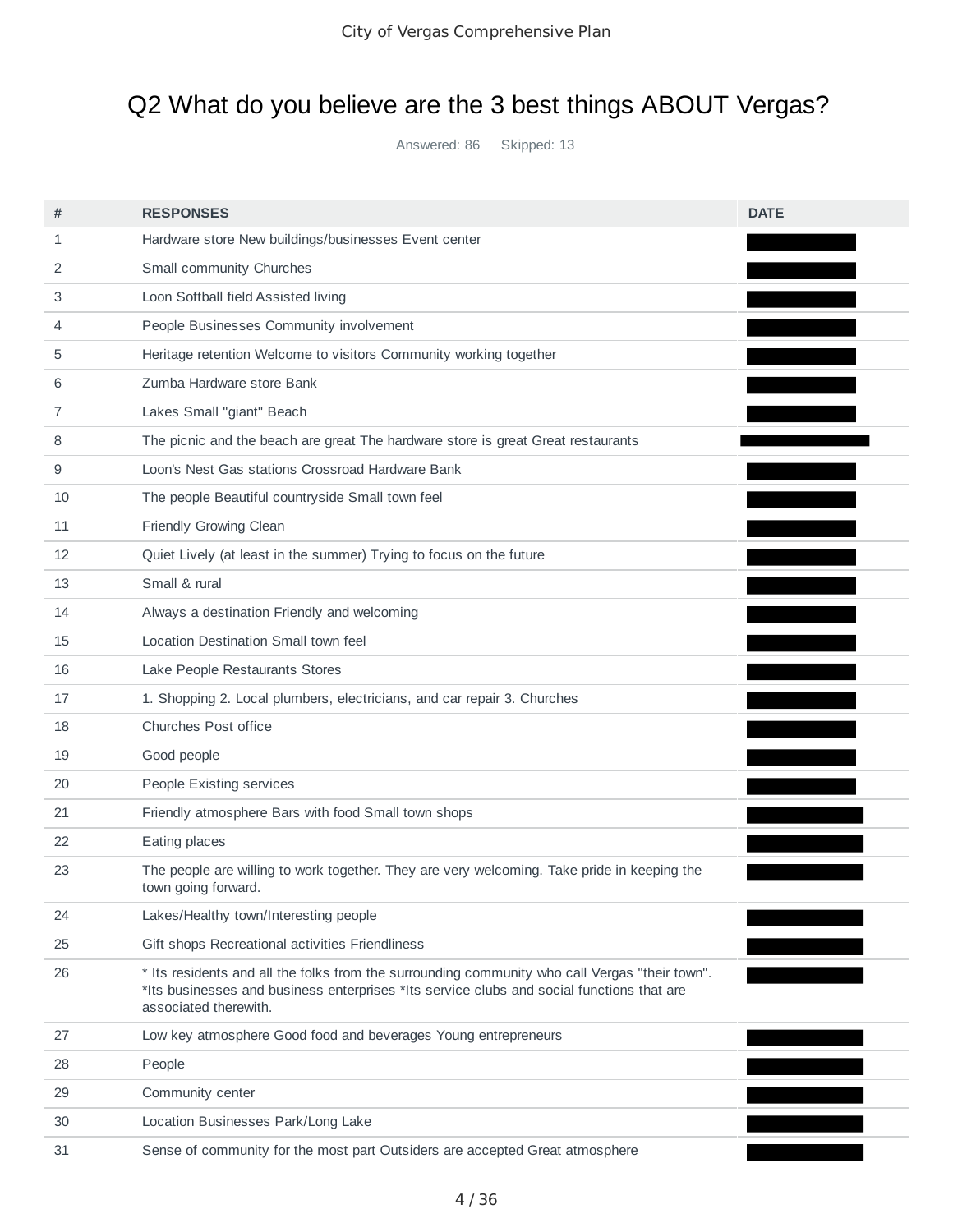| 32 | People who support others because it is what people should do, not because of recognition or |
|----|----------------------------------------------------------------------------------------------|
|    | attentions; VOLUNTEERS for our FIRE & RESCUE - fantastic people! Generations who             |
|    | choose to stay here                                                                          |

| 33 | People, restaurants, businesses                                                                                           |  |
|----|---------------------------------------------------------------------------------------------------------------------------|--|
| 34 | Zumba, strong civic engagement, famous community events                                                                   |  |
| 35 | The lake, Otter coffee, the Loons nest                                                                                    |  |
| 36 | Community spirit, lake living, thriving economy                                                                           |  |
| 37 | Food looney days atmosphere                                                                                               |  |
| 38 | Sense of community The community days and activities                                                                      |  |
| 39 | Community, parks, progressive attitude                                                                                    |  |
| 40 | public beach, bars/restaurants, small town feeling                                                                        |  |
| 41 | Community involvement, excellent food options, activity offerings                                                         |  |
| 42 | Area lakes, small businesses, community involvement                                                                       |  |
| 43 | Always looking to grow the needs of the community Have fun events throughout the year                                     |  |
| 44 | Friendly people, small, quiet                                                                                             |  |
| 45 | The shops, summer events and restaurants                                                                                  |  |
| 46 | Restaurants Friendliness Little shops                                                                                     |  |
| 47 | Long Lake Swimming Lessons Playground for kids New Altona Square                                                          |  |
| 48 | Great businesses, lake, location                                                                                          |  |
| 49 | The festivals                                                                                                             |  |
| 50 | Location to lakes, restaurants, and public beach                                                                          |  |
| 51 | Small town/ community/unique                                                                                              |  |
| 52 | lake, bike trail, retail/restaurants                                                                                      |  |
| 53 | lakes, places to eat, friendly people                                                                                     |  |
| 54 | safe, quiet, togetherness                                                                                                 |  |
| 55 | The LAKE & Beach, park, walking trail City or Group Events Services - bank, vehicle repair,<br>restaurants, shopping      |  |
| 56 | lake, small town, friendly                                                                                                |  |
| 57 | The landmarks, the lake and the baseball team.                                                                            |  |
| 58 | Small town feel, not over populated, not too busy                                                                         |  |
| 59 | Lakes, restaurants/bars, vergas hardware                                                                                  |  |
| 60 | No trailer courts Friendly community volunteerism                                                                         |  |
| 61 | Creative/Progressive thinking people Safe Community - people watch out for each other Lakes,<br>Lakes and Lakes           |  |
| 62 | Small town Rural area with room to move Hardware Home                                                                     |  |
| 63 | progressive, safe, growth                                                                                                 |  |
| 64 | Number of Activites Sense of COmmunity Friendly people                                                                    |  |
| 65 | Good places to eat, especially cafe; public beach; community events.                                                      |  |
| 66 | Small town feel Nice mix of annual events (Maple Fest, Loony Days, Small Town X-mas, etc.)<br><b>Businesses operating</b> |  |
|    |                                                                                                                           |  |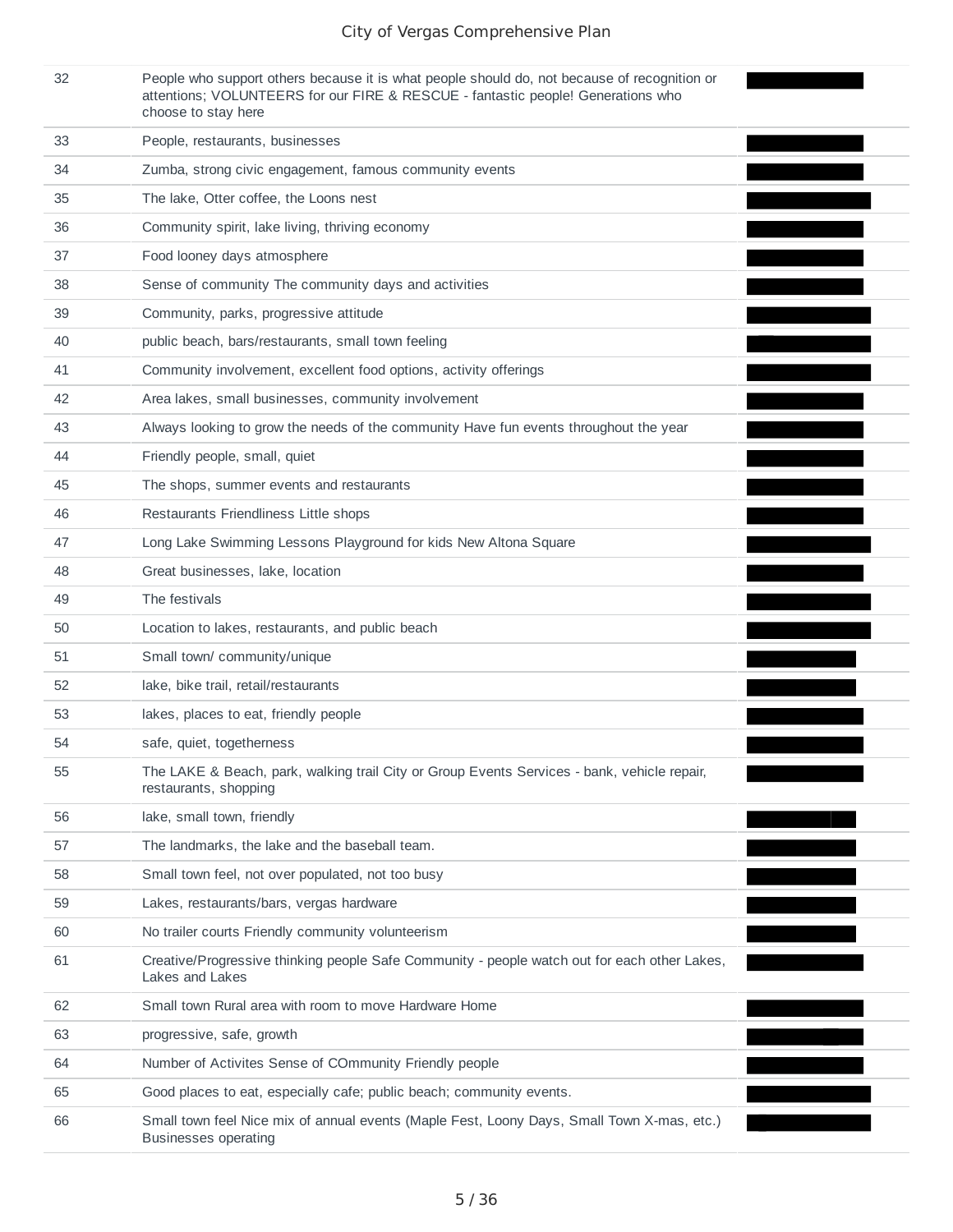| 67 | 1. Friendly people 2. Strong sense of history and community leads to a large volunteer base 3.<br>Charming downtown setting                                      |
|----|------------------------------------------------------------------------------------------------------------------------------------------------------------------|
| 68 | small town atmosphere, family orientated, friendly                                                                                                               |
| 69 | in the lakes area, active small town, unique dining opportunities                                                                                                |
| 70 | The people, businesses, spirit                                                                                                                                   |
| 71 | It's small and not commercialized. "Rural MN feel" with lots of lakes. Very low crime rate.                                                                      |
| 72 | The size, the businesses, near many activities & amenities                                                                                                       |
| 73 | The lakes Small town atmosphere community events and engagement                                                                                                  |
| 74 | Lakes Area, Great Shops and Restaraunts, Community Orientated/ Work Together for Success                                                                         |
| 75 | Lakes. Walking path Cost of living                                                                                                                               |
| 76 | Safe, lakes, good stores                                                                                                                                         |
| 77 | Helpful friendly people                                                                                                                                          |
| 78 | Bars bars bars                                                                                                                                                   |
| 79 | Community support, welcoming and consistent.                                                                                                                     |
| 80 | people, shops, community activities                                                                                                                              |
| 81 | How active community members are in their town and community events Great small town<br>feel. Awesome public beach                                               |
| 82 | Strong sense of community Park / swimming beach by lake is a nice attraction Business<br>owners willing to reinvest                                              |
| 83 | Lions support of the community! Activities that the Community hosts -more than bigger cities!<br>Our businesses are wonderful and also all the good restaurants! |
| 84 | Friendly people Recreational area The lake                                                                                                                       |
| 85 | beach, community spirit and pride, the loon                                                                                                                      |
| 86 | the lake, the people, the liquor store                                                                                                                           |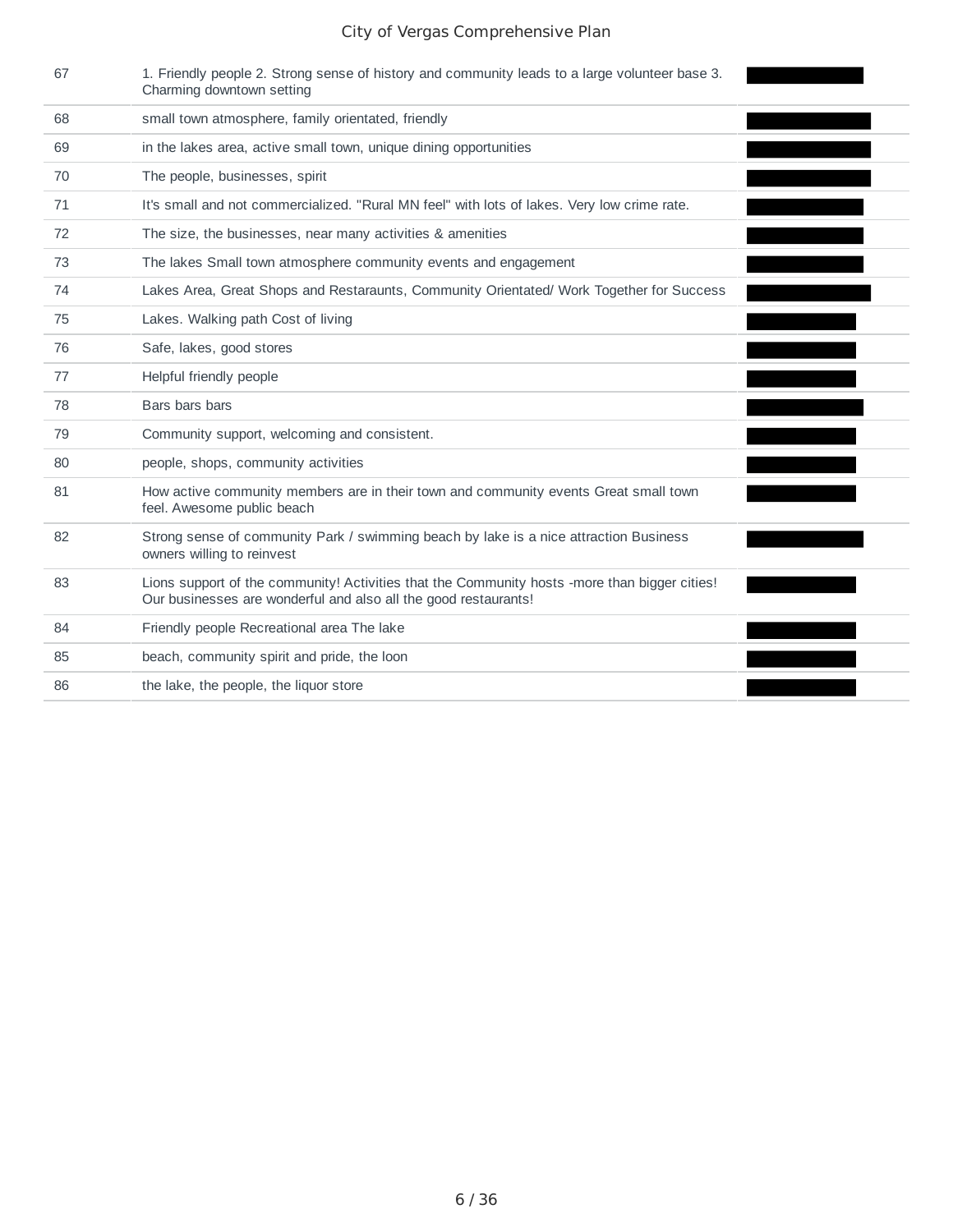## Q3 What do you believe are the major challenges currently facing Vergas?

Answered: 82 Skipped: 17

| #  | <b>RESPONSES</b>                                                                                                                                                                                                                                                                                                                                                        | <b>DATE</b> |
|----|-------------------------------------------------------------------------------------------------------------------------------------------------------------------------------------------------------------------------------------------------------------------------------------------------------------------------------------------------------------------------|-------------|
| 1  | Getting the old vergas ford tractor to clean up - it's a disgrace to the entire town Move the<br>recycle/dump off the main highway - poor first impression of Vergas                                                                                                                                                                                                    |             |
| 2  | - Lack of grocery store - Lack of guest accommodations (Vrbo, cottages, motel) - Lack of good<br>car wash                                                                                                                                                                                                                                                               |             |
| 3  | Train time on tracks typing up the Hwy. Need parking                                                                                                                                                                                                                                                                                                                    |             |
| 4  | Fixing roads, railroad tracks                                                                                                                                                                                                                                                                                                                                           |             |
| 5  | Needs a hiking/biking trail along 4 and other highways                                                                                                                                                                                                                                                                                                                  |             |
| 6  | Availability, everything closes early; one night later? "Bankers hours"                                                                                                                                                                                                                                                                                                 |             |
| 7  | Parking space                                                                                                                                                                                                                                                                                                                                                           |             |
| 8  | Meeting growth; housing; controlling cost to live in Vergas                                                                                                                                                                                                                                                                                                             |             |
| 9  | Need younger people to move to town. Nothing available for youth. need to clean up the Ford<br>Garage. Messiest site in town.                                                                                                                                                                                                                                           |             |
| 10 | Parking, Carwash                                                                                                                                                                                                                                                                                                                                                        |             |
| 11 | Jobs; less/little draw outside of summer; housing/apartments                                                                                                                                                                                                                                                                                                            |             |
| 12 | No grocery store                                                                                                                                                                                                                                                                                                                                                        |             |
| 13 | Parking                                                                                                                                                                                                                                                                                                                                                                 |             |
| 14 | Parking, needs for grocery store (soon to be better)                                                                                                                                                                                                                                                                                                                    |             |
| 15 | Handicap accessible to shops; be proactive with beautification of community; parking, parking,<br>parking                                                                                                                                                                                                                                                               |             |
| 16 | Mall parking (dumping cost on residents)                                                                                                                                                                                                                                                                                                                                |             |
| 17 | Grocery store; rental property or apartments; fire hydrants not cleaned of snow                                                                                                                                                                                                                                                                                         |             |
| 18 | 1) Taxes 2) water & sewer updates 3) streets 4) utilities                                                                                                                                                                                                                                                                                                               |             |
| 19 | Parking; trains blocking highway                                                                                                                                                                                                                                                                                                                                        |             |
| 20 | Cold weather                                                                                                                                                                                                                                                                                                                                                            |             |
| 21 | Getting a grocery store                                                                                                                                                                                                                                                                                                                                                 |             |
| 22 | Parking                                                                                                                                                                                                                                                                                                                                                                 |             |
| 23 | Need more parking                                                                                                                                                                                                                                                                                                                                                       |             |
| 24 | *Truck traffic should be routed around the the town; create several truck routes and enforce it<br>*The damn trains blocking Hwy #4 and the loud/obnoxious sirens/whistles. *Probably parking<br>problems when the new Schmid/Zeitzow building is completed and occupied by businesses<br>and new residential tenants. *Do NOT allow the stinky obnoxious asphalt plant |             |
| 25 | Parking; grocery store                                                                                                                                                                                                                                                                                                                                                  |             |
| 26 | Parking; continuing to provide city services in a cost effective manner; housing                                                                                                                                                                                                                                                                                        |             |
| 27 | Parking                                                                                                                                                                                                                                                                                                                                                                 |             |
| 28 | Different goals for different groups of people. divisions. Focus has shifted away from what is<br>best for all to what is best for business - treating people with respect has gotten lost at times                                                                                                                                                                     |             |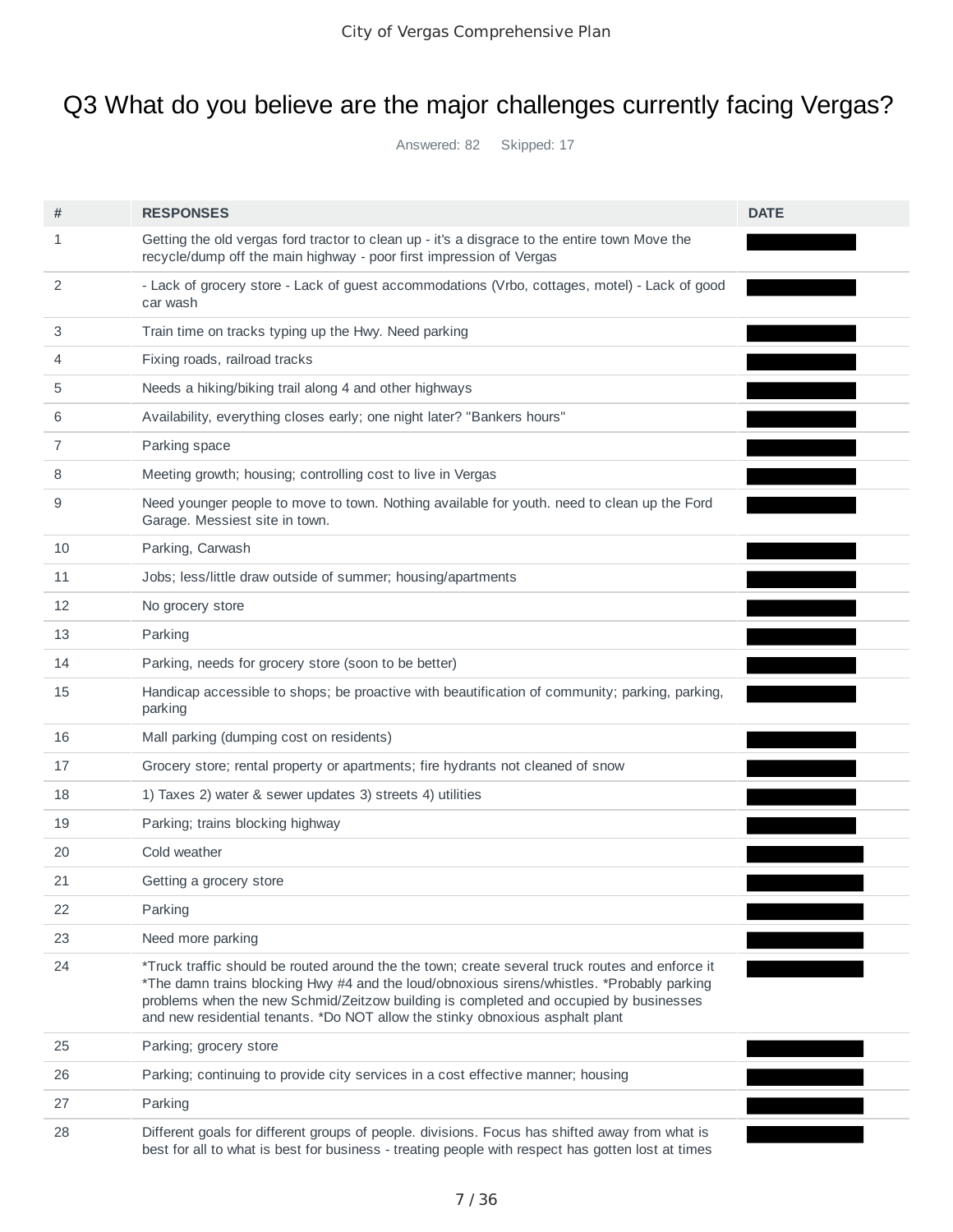|    | because of what makes money                                                                                                                                                                                                                   |  |
|----|-----------------------------------------------------------------------------------------------------------------------------------------------------------------------------------------------------------------------------------------------|--|
| 29 | Parking, beautification                                                                                                                                                                                                                       |  |
| 30 | Workforce development given aging population/business owners; providing high-wage jobs in<br>highly competitive, remote work environment; understanding what public services/amenities<br>will attract young families and young professionals |  |
| 31 | Not many winter activities like skating.                                                                                                                                                                                                      |  |
| 32 | Housing, parking                                                                                                                                                                                                                              |  |
| 33 | Housing daycare parking                                                                                                                                                                                                                       |  |
| 34 | Keeping local businesses open and competitive                                                                                                                                                                                                 |  |
| 35 | Affordable housing, truck traffic                                                                                                                                                                                                             |  |
| 36 | taxes, lack of more downtown businesses                                                                                                                                                                                                       |  |
| 37 | Parking                                                                                                                                                                                                                                       |  |
| 38 | Keeping taxes in line for growth as well as fixed income                                                                                                                                                                                      |  |
| 39 | Little housing available                                                                                                                                                                                                                      |  |
| 40 | no grocery store                                                                                                                                                                                                                              |  |
| 41 | Not enough help available for services needed with growing just retired and moving to the lake<br>population                                                                                                                                  |  |
| 42 | No grocery store                                                                                                                                                                                                                              |  |
| 43 | Cost of taxes are driving people away.                                                                                                                                                                                                        |  |
| 44 | housing                                                                                                                                                                                                                                       |  |
| 45 | not sure                                                                                                                                                                                                                                      |  |
| 46 | Lack of imagination to pursue economic development. Limited attractions to bring people to<br>town, lack of a grocery store/bakery,                                                                                                           |  |
| 47 | Old people thinking and not letting Vergas grow                                                                                                                                                                                               |  |
| 48 | finishing the bike trail                                                                                                                                                                                                                      |  |
| 49 | housing, retail                                                                                                                                                                                                                               |  |
| 50 | lack of expansion possibility, high property taxes, parking sucks, railroad/long train waits, lack<br>of big picture city council                                                                                                             |  |
| 51 | No Grocery Store - No business opportunities for younger people                                                                                                                                                                               |  |
| 52 | affordable housing, no grocery store                                                                                                                                                                                                          |  |
| 53 | The weather, the government, the lack of dialogue.                                                                                                                                                                                            |  |
| 54 | Unknown                                                                                                                                                                                                                                       |  |
| 55 | Lack of housing, too high taxes, lack of jobs                                                                                                                                                                                                 |  |
| 56 | Low income families, land available to expand business growth                                                                                                                                                                                 |  |
| 57 | Affordable rental housing                                                                                                                                                                                                                     |  |
| 58 | Keeping our small town community. Parking for people to do business in Vergas.                                                                                                                                                                |  |
| 59 | money for improvement is hard to get.                                                                                                                                                                                                         |  |
| 60 | Encouraging youth to return                                                                                                                                                                                                                   |  |
| 61 | Parking; grocery store is needed; resources for younger families like child care.                                                                                                                                                             |  |
| 62 | Aging population, street curb snow removal, train crossing, minimal Post Office counter hours,<br>summertime parking                                                                                                                          |  |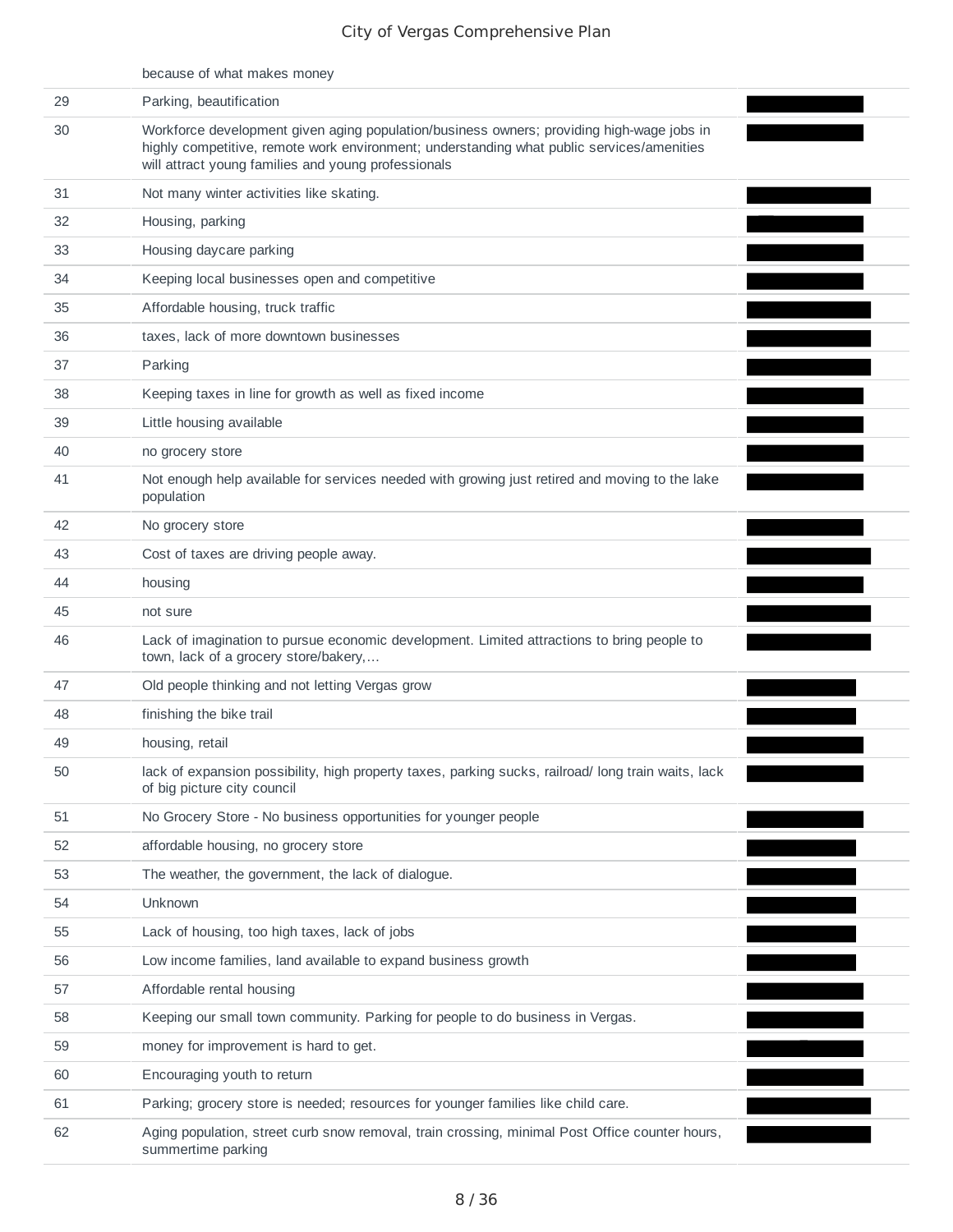| 63 | 1. Lack of adequate parking 2. Lack of industry/employment 3. Lack of law enforcement<br>primarily for city ordinances                                                                                                                                                                                                                                                                                                                                                                                                                        |  |
|----|-----------------------------------------------------------------------------------------------------------------------------------------------------------------------------------------------------------------------------------------------------------------------------------------------------------------------------------------------------------------------------------------------------------------------------------------------------------------------------------------------------------------------------------------------|--|
| 64 | COVID-19                                                                                                                                                                                                                                                                                                                                                                                                                                                                                                                                      |  |
| 65 | maintaining a stable population, continue to provide services to citizens, small business and<br>industry growth providing job opportunities, groceries, downtown parking                                                                                                                                                                                                                                                                                                                                                                     |  |
| 66 | Sustainability over time if economy changes                                                                                                                                                                                                                                                                                                                                                                                                                                                                                                   |  |
| 67 | Keeping enough tourism dollars coming here instead of nearby communities.                                                                                                                                                                                                                                                                                                                                                                                                                                                                     |  |
| 68 | Housing, population growth, infrastructure                                                                                                                                                                                                                                                                                                                                                                                                                                                                                                    |  |
| 69 | Housing, parking, taxes, water/sewer costs                                                                                                                                                                                                                                                                                                                                                                                                                                                                                                    |  |
| 70 | Housing, Young People Involvement to sustain and improve on what we have going forward.                                                                                                                                                                                                                                                                                                                                                                                                                                                       |  |
| 71 | Not enough rental/housing. Not enough parking. Not enough commercial space left to grow.                                                                                                                                                                                                                                                                                                                                                                                                                                                      |  |
| 72 | Growth, low wages, economy                                                                                                                                                                                                                                                                                                                                                                                                                                                                                                                    |  |
| 73 | Parking, tired store fronts                                                                                                                                                                                                                                                                                                                                                                                                                                                                                                                   |  |
| 74 | Bad city leadership                                                                                                                                                                                                                                                                                                                                                                                                                                                                                                                           |  |
| 75 | Train and Covid                                                                                                                                                                                                                                                                                                                                                                                                                                                                                                                               |  |
| 76 | how the event center is managed                                                                                                                                                                                                                                                                                                                                                                                                                                                                                                               |  |
| 77 | City fees, road repairs, getting younger people involved in community involvement and events                                                                                                                                                                                                                                                                                                                                                                                                                                                  |  |
| 78 | Keeping new local grocery open, attracting young families and getting them involved                                                                                                                                                                                                                                                                                                                                                                                                                                                           |  |
| 79 | Housing and Rental property                                                                                                                                                                                                                                                                                                                                                                                                                                                                                                                   |  |
| 80 | Parking                                                                                                                                                                                                                                                                                                                                                                                                                                                                                                                                       |  |
| 81 | equitable growth; an articulated and agreed upon strategic plan for the community; several<br>council people and planning commissioners have said "we want to make vergas look nice" but<br>they do not realize how that statement is very classist and ignores the real struggles of<br>hardworking families with limited financial resources; we also need to decide if Vergas is a<br>town where you can make a livable wage for a family or if we stay a bedroom community,<br>either is valid, we just need to own the decision we make. |  |
| 82 | high real estate taxes, high utility rates                                                                                                                                                                                                                                                                                                                                                                                                                                                                                                    |  |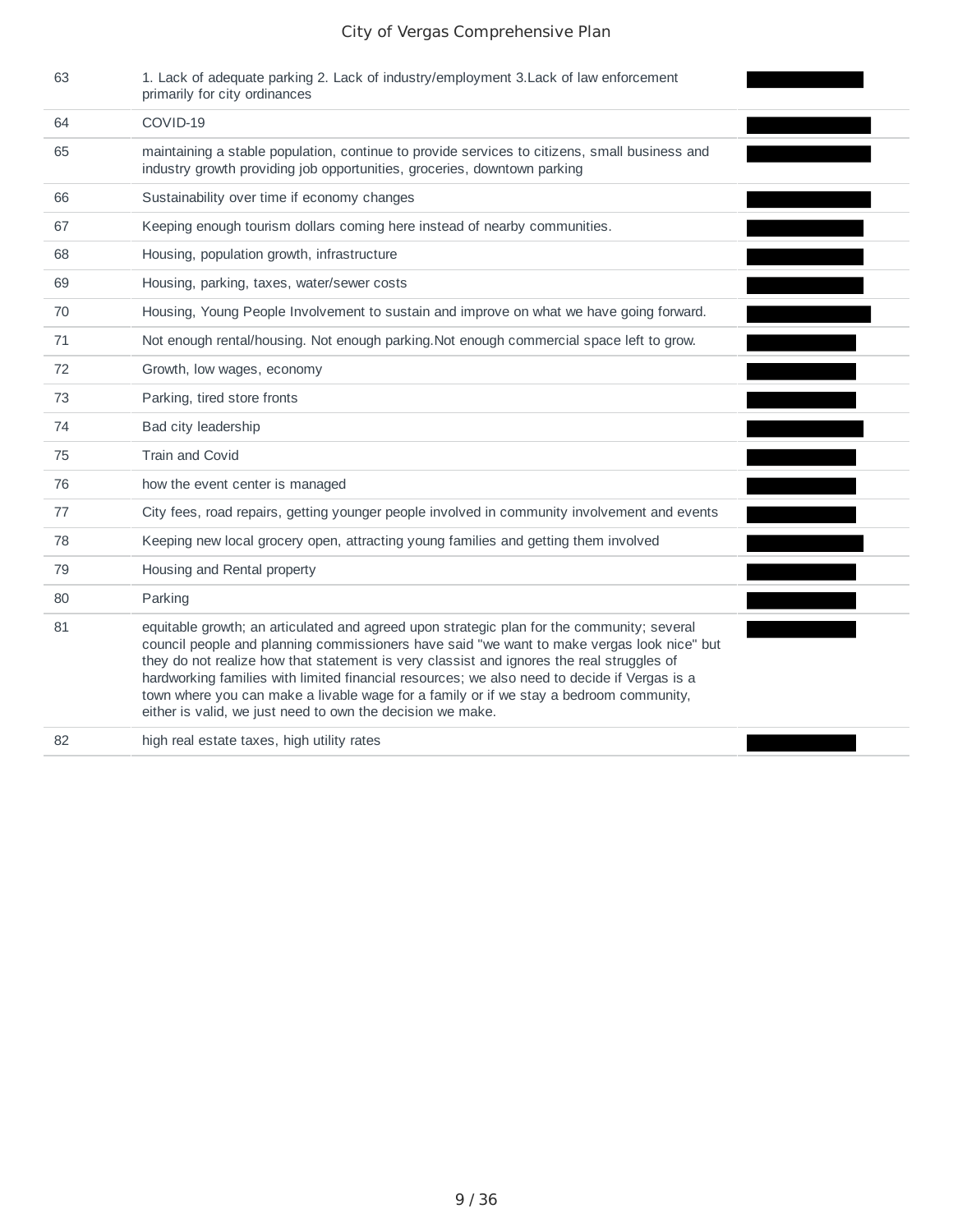

Q4 Vergas currently has a sufficient amount of: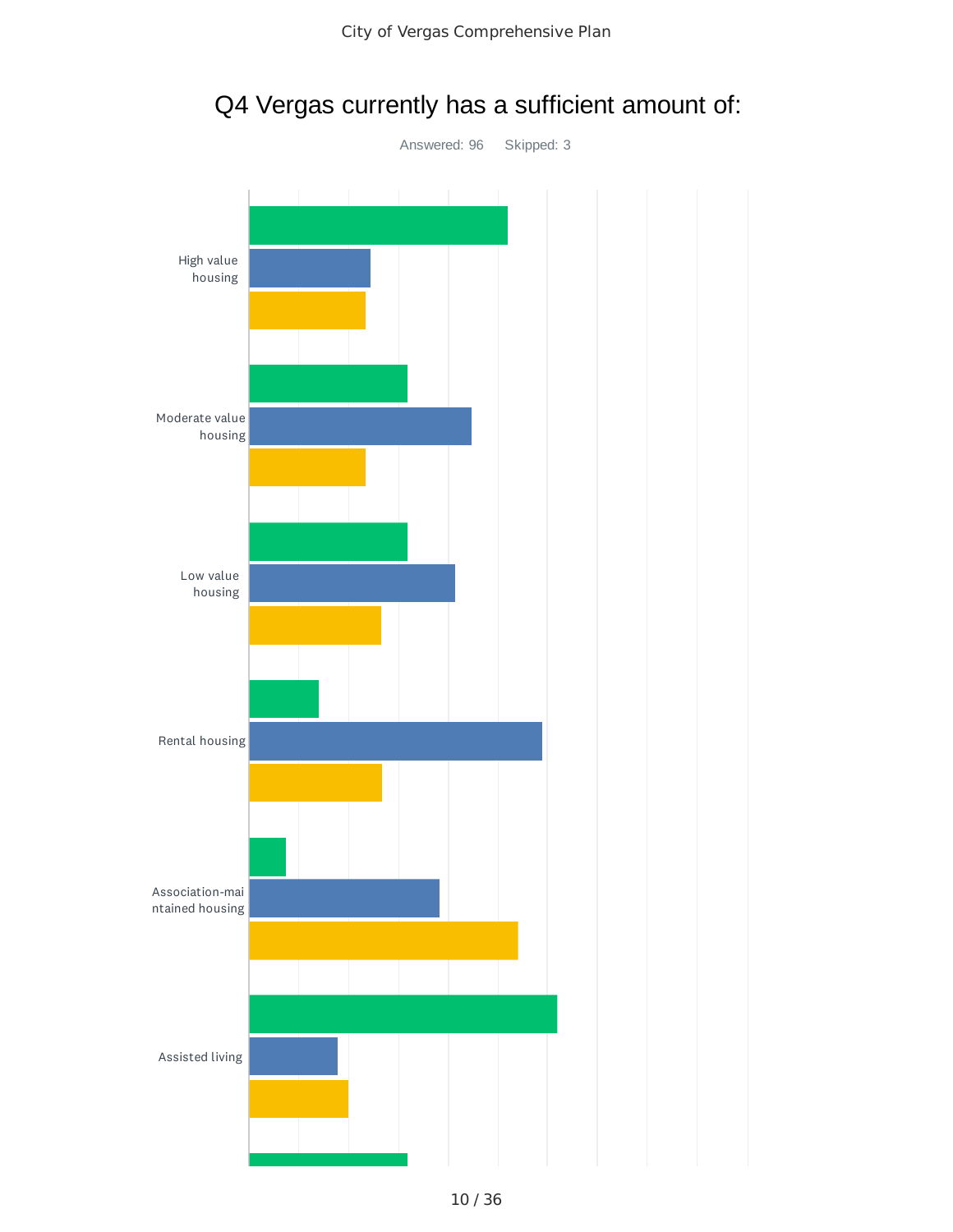

**CONFIDENTIAGTER Disagree Disagree Unknown** 

|                                | <b>AGREE</b> | <b>DISAGREE</b> | <b>UNKNOWN</b> | <b>TOTAL RESPONDENTS</b> |
|--------------------------------|--------------|-----------------|----------------|--------------------------|
| High value housing             | 52.13%<br>49 | 24.47%<br>23    | 23.40%<br>22   | 94                       |
| Moderate value housing         | 31.91%<br>30 | 44.68%<br>42    | 23.40%<br>22   | 94                       |
| Low value housing              | 31.91%<br>30 | 41.49%<br>39    | 26.60%<br>25   | 94                       |
| Rental housing                 | 13.98%<br>13 | 59.14%<br>55    | 26.88%<br>25   | 93                       |
| Association-maintained housing | 7.45%        | 38.30%<br>36    | 54.26%<br>51   | 94                       |
| Assisted living                | 62.11%<br>59 | 17.89%<br>17    | 20.00%<br>19   | 95                       |
| Seasonal housing               | 31.91%<br>30 | 31.91%<br>30    | 36.17%<br>34   | 94                       |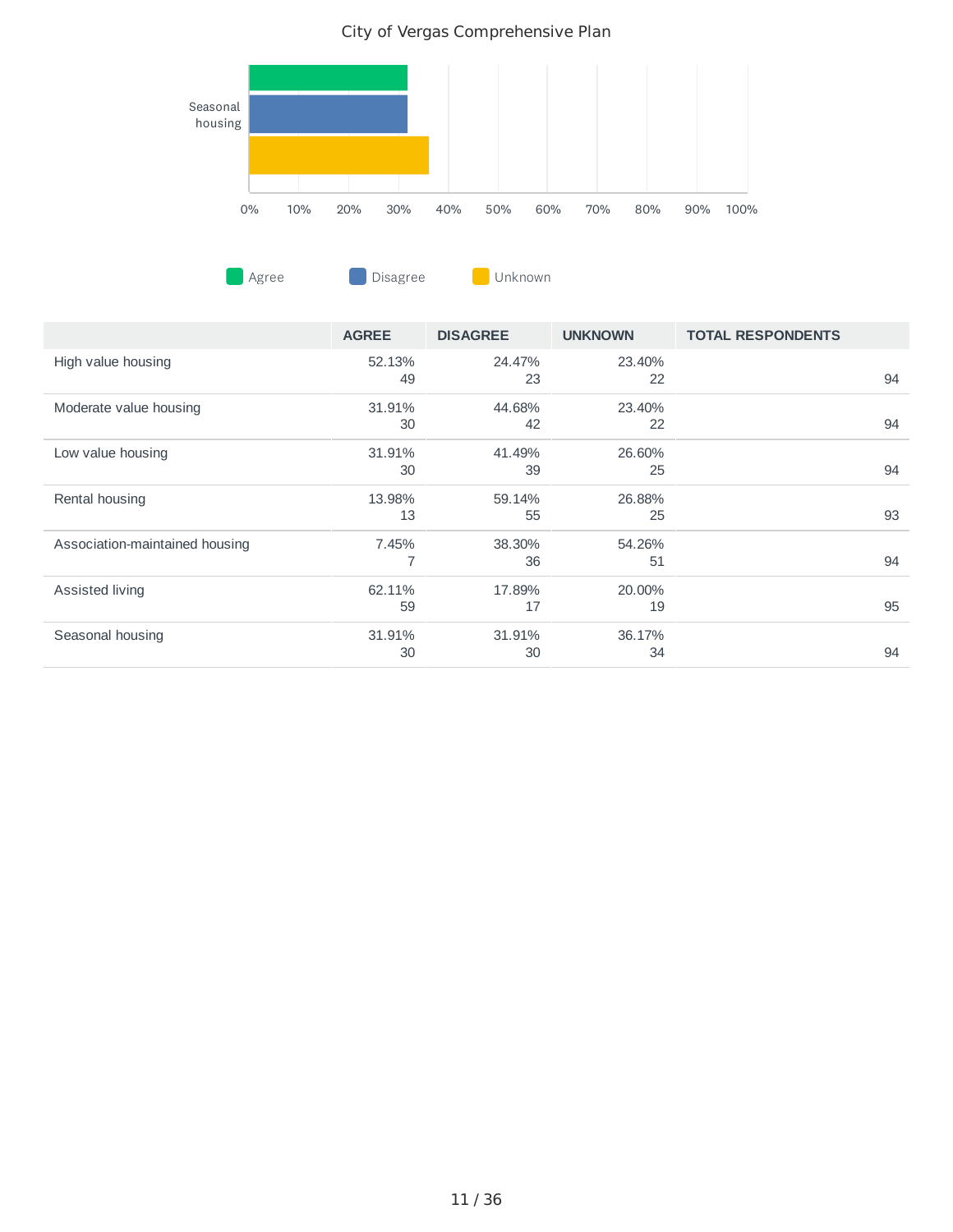## Q5 Do you believe Vergas has a need for working with developers to create additional residential options?



| <b>ANSWER CHOICES</b> | <b>RESPONSES</b> |    |
|-----------------------|------------------|----|
| Yes                   | 81.05%           | 77 |
| <b>No</b>             | 18.95%           | 18 |
| <b>TOTAL</b>          |                  | 95 |
|                       |                  |    |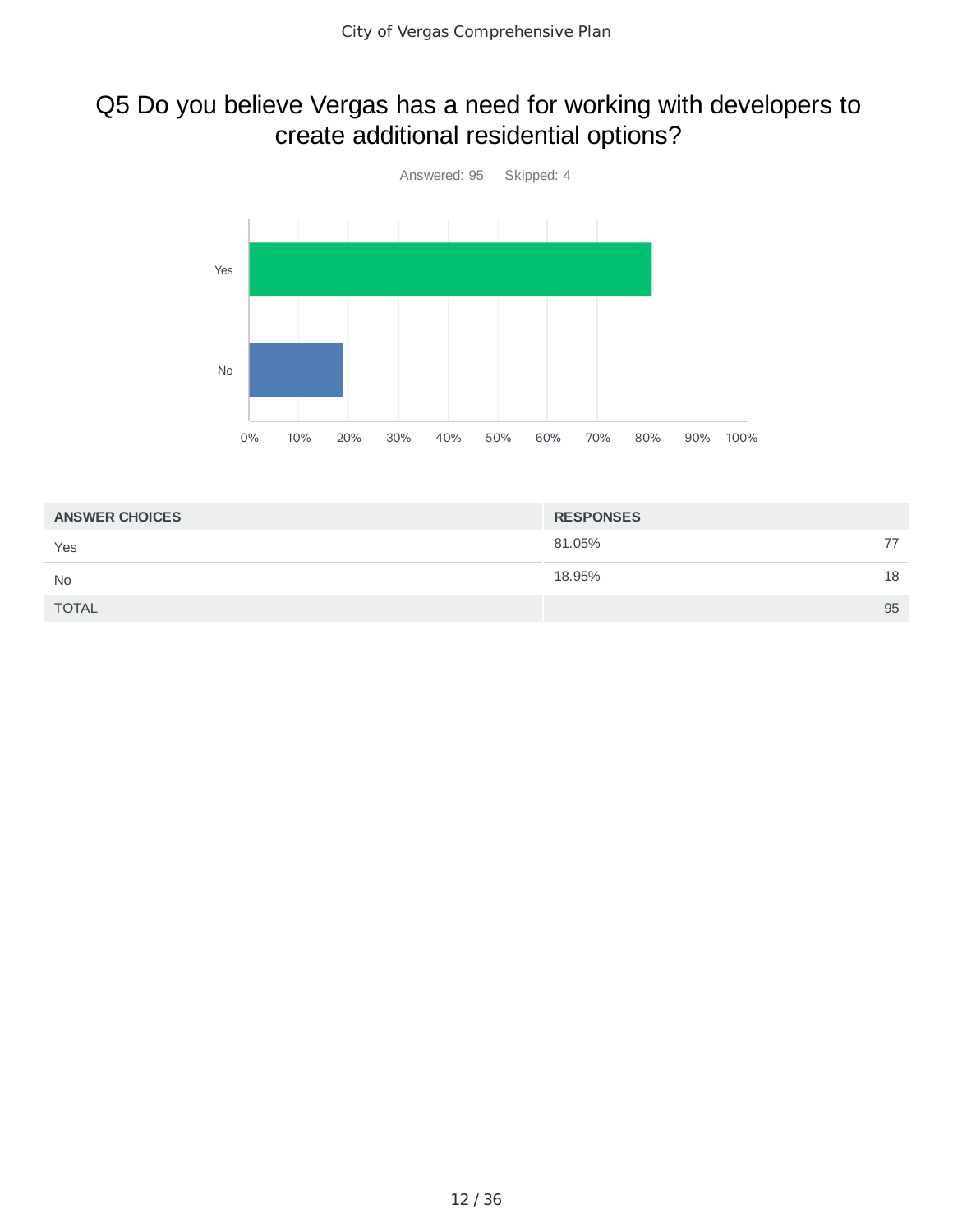## Q6 Do you believe the community should focus its energy, talents, and dollars on the following economic development outcomes in the next five years?

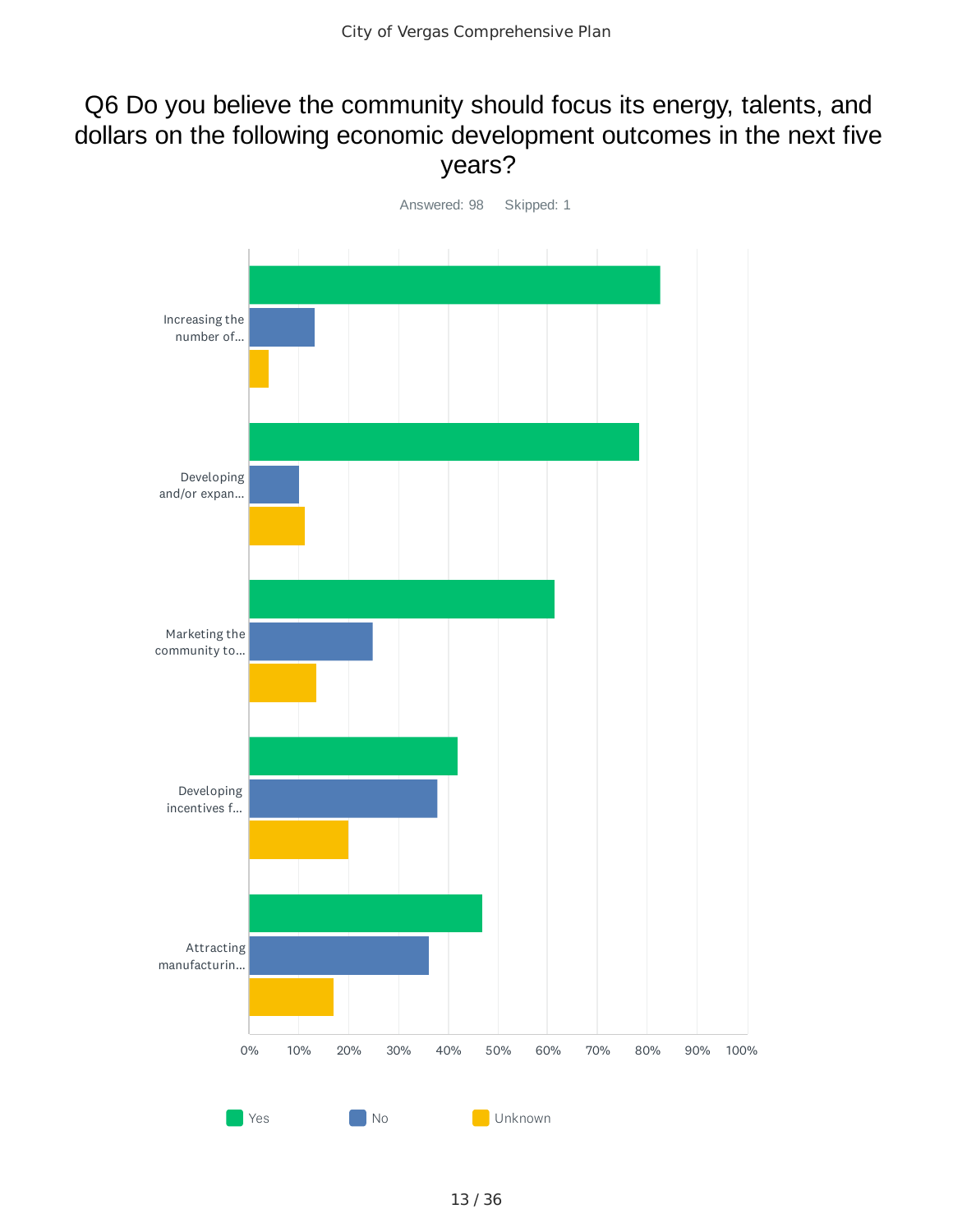|                                                            | <b>YES</b> | <b>NO</b> | <b>UNKNOWN</b> | <b>TOTAL</b> | <b>WEIGHTED AVERAGE</b> |
|------------------------------------------------------------|------------|-----------|----------------|--------------|-------------------------|
| Increasing the number of parking spaces downtown           | 82.65%     | 13.27%    | 4.08%          |              |                         |
|                                                            | 81         | 13        | 4              | 98           | 1.21                    |
| Developing and/or expanded job opportunities               | 78.57%     | 10.20%    | 11.22%         |              |                         |
|                                                            | 77         | 10        | 11             | 98           | 1.33                    |
| Marketing the community to a regional audience             | 61.46%     | 25.00%    | 13.54%         |              |                         |
|                                                            | 59         | 24        | 13             | 96           | 1.52                    |
| Developing incentives for the relocation of remote workers | 42.11%     | 37.89%    | 20.00%         |              |                         |
|                                                            | 40         | 36        | 19             | 95           | 1.78                    |
| Attracting manufacturing-based businesses                  | 46.81%     | 36.17%    | 17.02%         |              |                         |
|                                                            | 44         | 34        | 16             | 94           | 1.70                    |

| #              | OTHER ECONOMIC DEVELOPMENT OUTCOMES (PLEASE SPECIFY)                                                                                                                  | <b>DATE</b> |
|----------------|-----------------------------------------------------------------------------------------------------------------------------------------------------------------------|-------------|
| 1              | Appeal to an aging population                                                                                                                                         |             |
| 2              | Cafe                                                                                                                                                                  |             |
| 3              | Supporting existing stores!                                                                                                                                           |             |
| $\overline{4}$ | Grocery store                                                                                                                                                         |             |
| 5              | Roads & traffic control for new development                                                                                                                           |             |
| 6              | Youth activities                                                                                                                                                      |             |
| 7              | Year-round infrastructure; less niche businesses                                                                                                                      |             |
| 8              | Veteran's park                                                                                                                                                        |             |
| 9              | Handicapped parking                                                                                                                                                   |             |
| 10             | <b>Business expansion</b>                                                                                                                                             |             |
| 11             | Would be interesting to focus on increasing renewable energy for city-owned properties and at<br>parks to upgrade existing facilities/services and reduce fixed costs |             |
| 12             | Creating more options for housing. That alone would allow more people to move to the area.                                                                            |             |
| 13             | Market it as a place for small retail for tourists.                                                                                                                   |             |
| 14             | Expanding parks/trails                                                                                                                                                |             |
| 15             | A car wash and food delivery service                                                                                                                                  |             |
| 16             | Attract tourists- bike trail, "hairy man" highway                                                                                                                     |             |
| 17             | Markets - farmer's, flea, antique                                                                                                                                     |             |
| 18             | getting buildable lots                                                                                                                                                |             |
| 19             | work from home jobs would be nice                                                                                                                                     |             |
| 20             | Encouraging the relocation of remote workers will just further entrench the perception of Vergas<br>as a "bedroom community" which does not help the community grow.  |             |
| 21             | Please don't attract manufacturing business, and certainly not chains. Keep Dollar General far<br>away from Vergas.                                                   |             |
| 22             | Twin Homes for Rent with Lawn Service included                                                                                                                        |             |
| 23             | Something for the kids to do                                                                                                                                          |             |
| 24             | business incubator or micro-enterprises or pop-up retail                                                                                                              |             |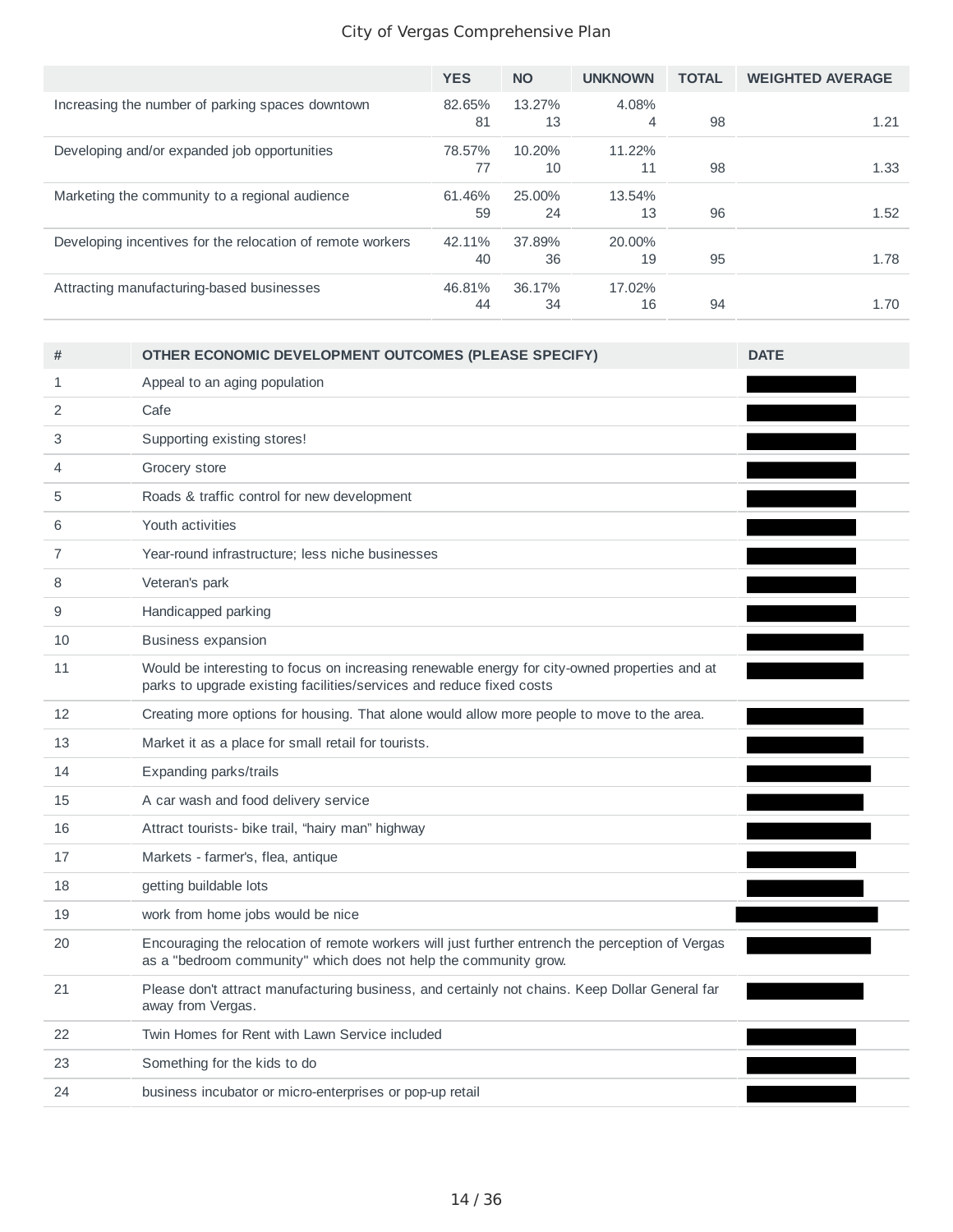## Q7 How far are you willing to walk from your parked vehicle to your downtown destination?



| <b>ANSWER CHOICES</b> | <b>RESPONSES</b> |    |
|-----------------------|------------------|----|
| 1 block               | 41.67%           | 40 |
| 2 blocks              | 58.33%           | 56 |
| <b>TOTAL</b>          |                  | 96 |
|                       |                  |    |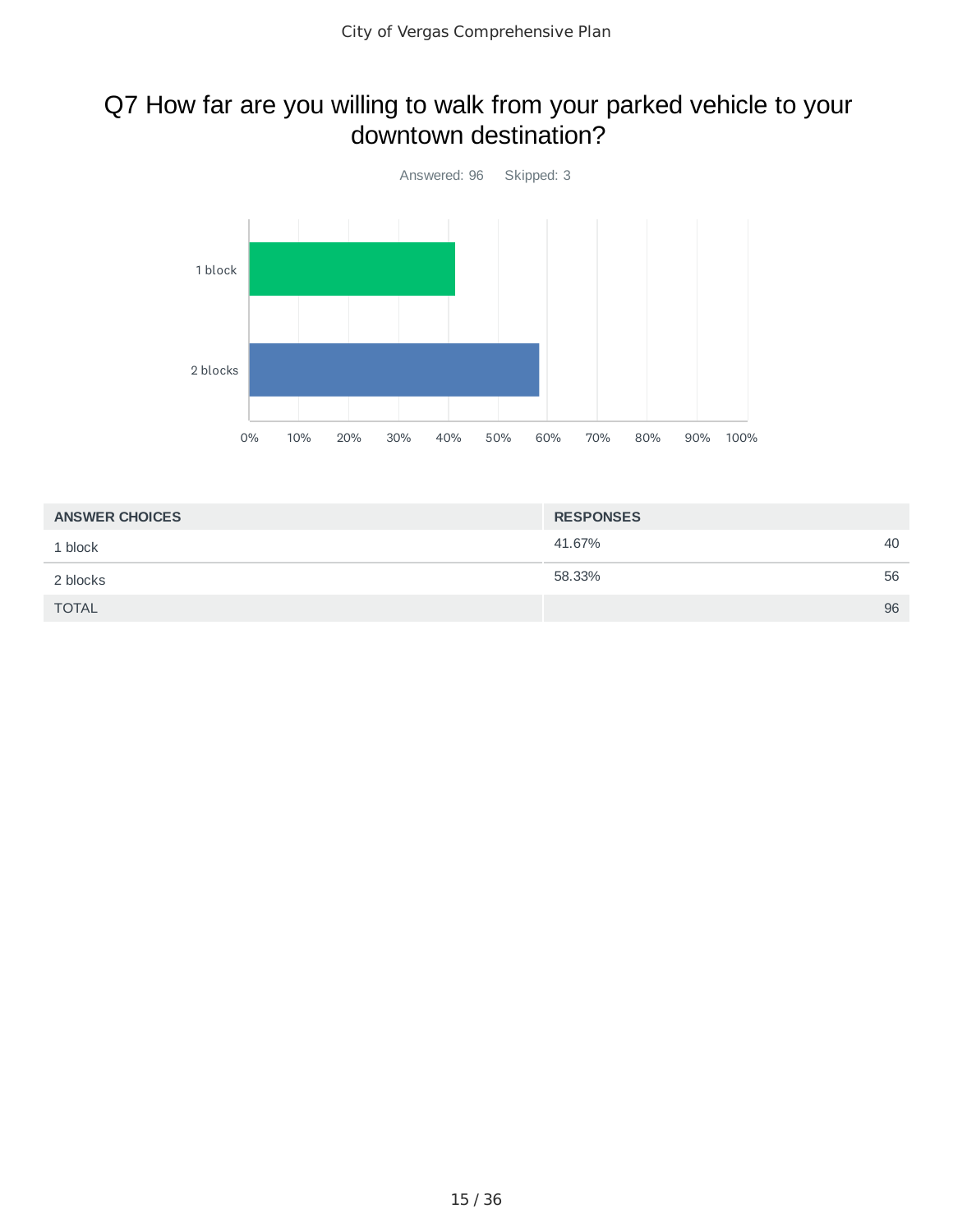

# Q8 Do you believe Vergas...

|                                         | <b>AGREE</b> | <b>DISAGREE</b> | <b>UNKNOWN</b> | <b>TOTAL</b> | <b>WEIGHTED AVERAGE</b> |
|-----------------------------------------|--------------|-----------------|----------------|--------------|-------------------------|
| is handicap-accessible?                 | 37.11%       | 52.58%          | 10.31%         |              |                         |
|                                         | 36           | 51              | 10             | 97           | 1.73                    |
| is a pedestrian-friendly town?          | 78.35%       | 18.56%          | $3.09\%$       |              |                         |
|                                         | 76           | 18              | 3              | 97           | 1.25                    |
| is a bike-friendly town?                | 54.64%       | 30.93%          | 14.43%         |              |                         |
|                                         | 53           | 30              | 14             | 97           | 1.60                    |
| should offer transportation assistance? | 28.57%       | 31.63%          | 39.80%         |              |                         |
|                                         | 28           | 31              | 39             | 98           | 2.11                    |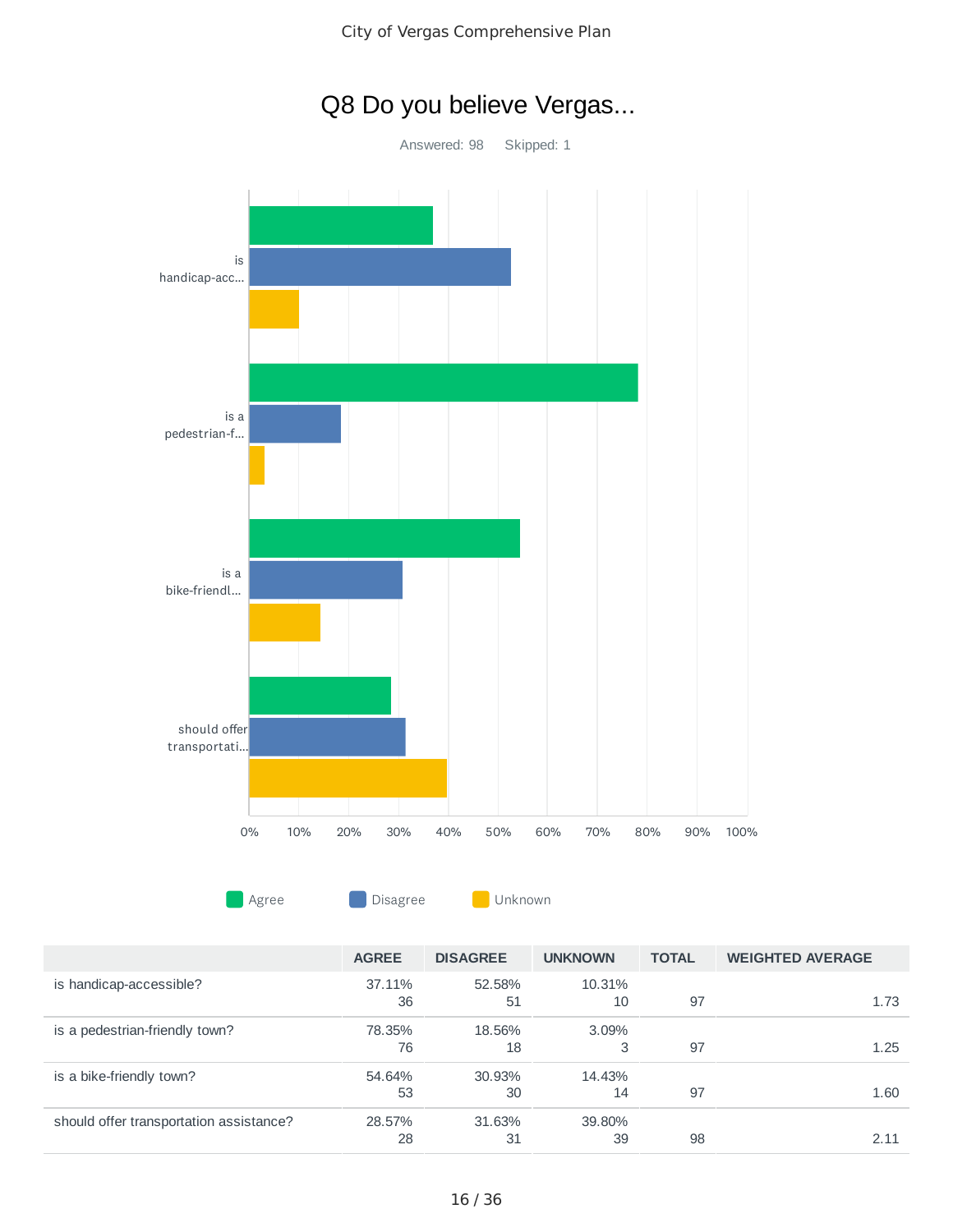Q9 Please answer the following questions with Very Important, Not important, or Unknown. Mark only one response for each question. How important is it for Vergas to...

Answered: 98 Skipped: 1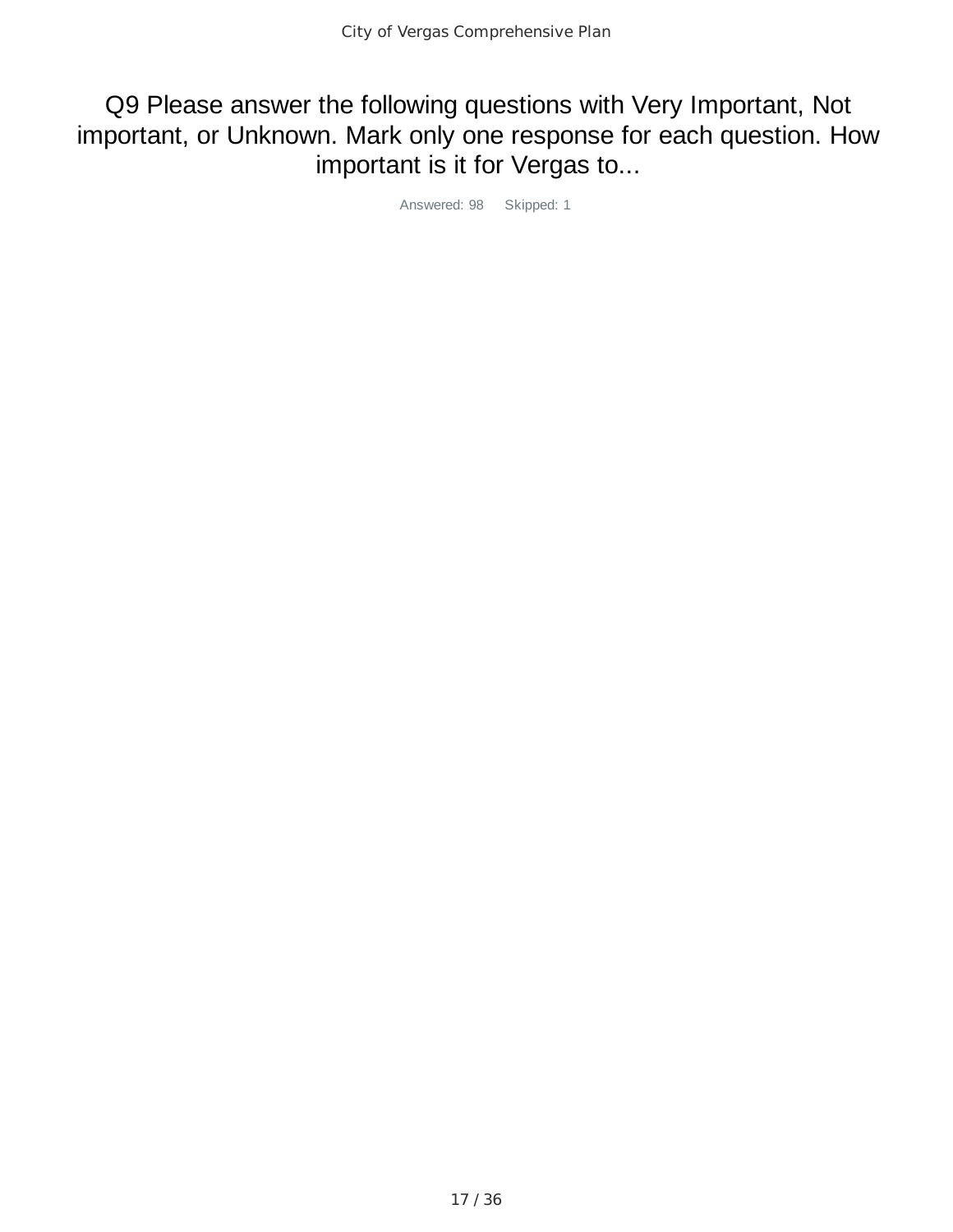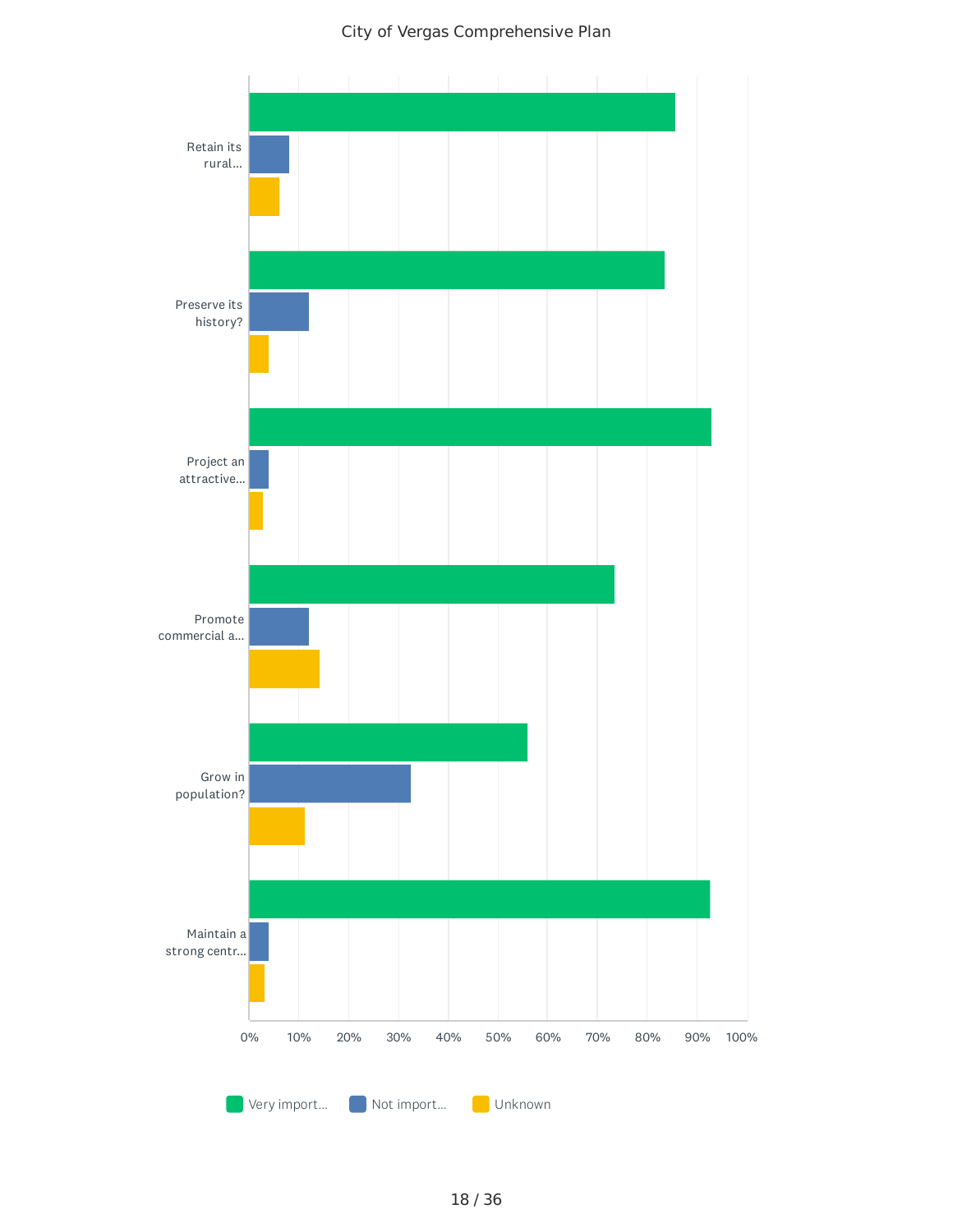|                                                             | <b>VERY IMPORTANT</b> | <b>NOT IMPORTANT</b> | <b>UNKNOWN</b> | <b>TOTAL</b> |
|-------------------------------------------------------------|-----------------------|----------------------|----------------|--------------|
| Retain its rural character?                                 | 85.71%                | 8.16%                | 6.12%          |              |
|                                                             | 84                    | 8                    | 6              | 98           |
| Preserve its history?                                       | 83.67%                | 12.24%               | 4.08%          |              |
|                                                             | 82                    | 12                   | 4              | 98           |
| Project an attractive image?                                | 92.86%                | 4.08%                | 3.06%          |              |
|                                                             | 91                    | 4                    | 3              | 98           |
| Promote commercial and residential building rehabilitation? | 73.47%                | 12.24%               | 14.29%         |              |
|                                                             | 72                    | 12                   | 14             | 98           |
| Grow in population?                                         | 56.12%                | 32.65%               | 11.22%         |              |
|                                                             | 55                    | 32                   | 11             | 98           |
| Maintain a strong central business district?                | 92.78%                | 4.12%                | 3.09%          |              |
|                                                             | 90                    | 4                    | 3              | 97           |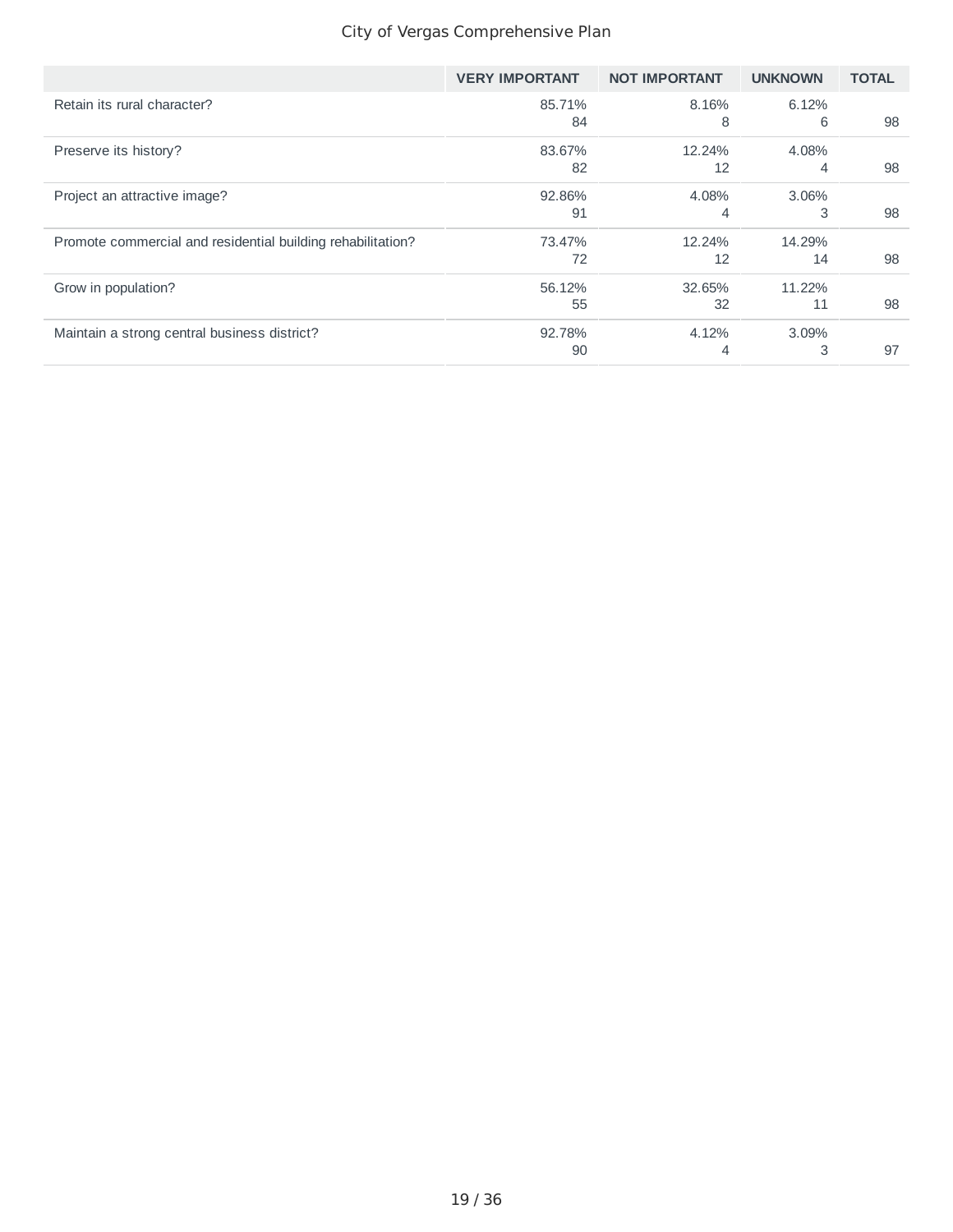## Q10 Please rate the following questions with Agree, Disagree, or Unknown. Mark only one response for each question.

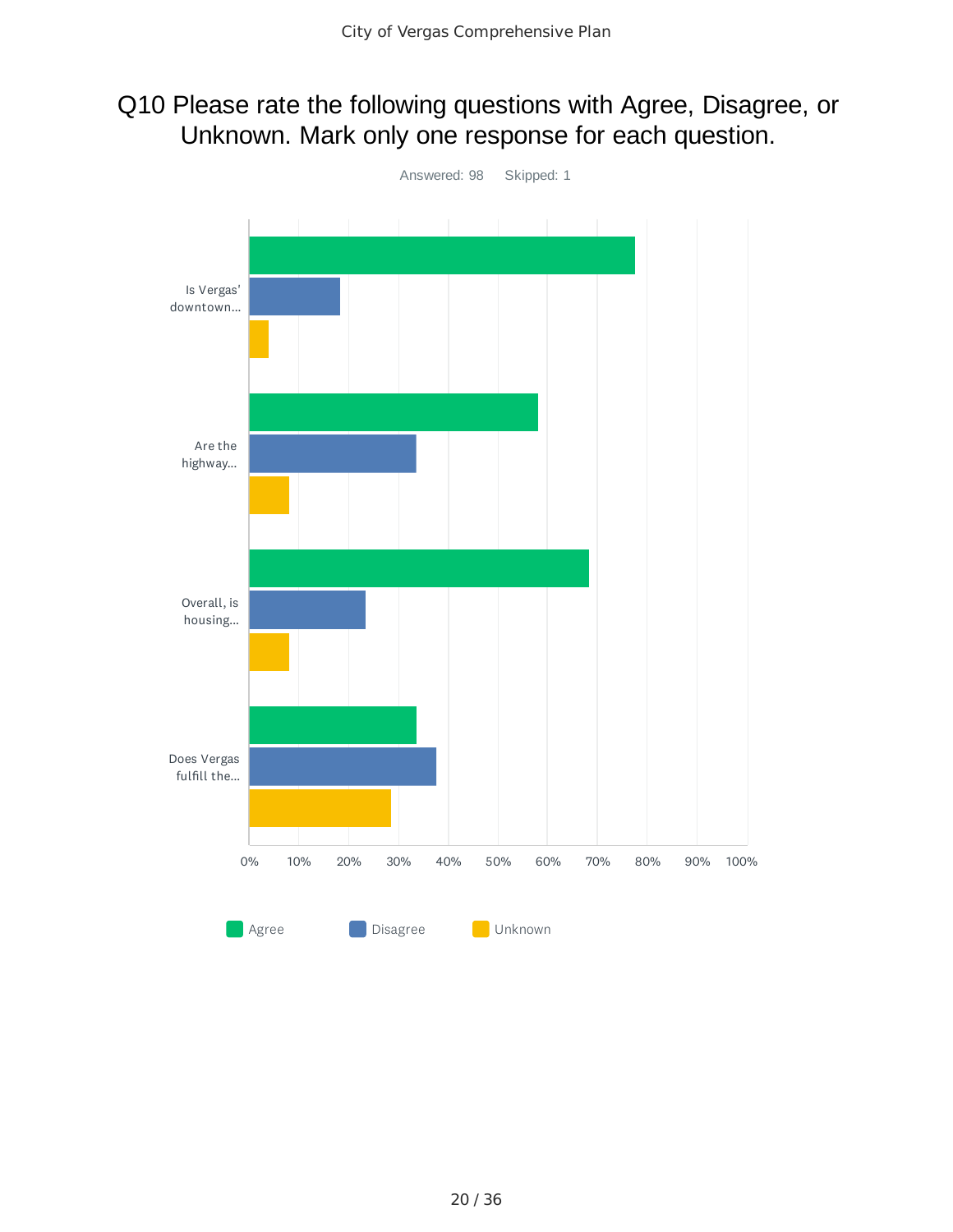|                                                                            | <b>AGREE</b> | <b>DISAGREE</b> | <b>UNKNOWN</b> | <b>TOTAL</b> |
|----------------------------------------------------------------------------|--------------|-----------------|----------------|--------------|
| Is Vergas' downtown attractive?                                            | 77.55%       | 18.37%          | 4.08%          |              |
|                                                                            | 76           | 18              | 4              | 98           |
| Are the highway entrances appealing?                                       | 58.16%       | 33.67%          | 8.16%          |              |
|                                                                            | 57           | 33              | 8              | 98           |
| Overall, is housing reasonably well-kept?                                  | 68.37%       | 23.47%          | 8.16%          |              |
|                                                                            | 67           | 23              | 8              | 98           |
| Does Vergas fulfill the transitional living and care needs of the elderly? | 33.67%       | 37.76%          | 28.57%         |              |
|                                                                            | 33           | 37              | 28             | 98           |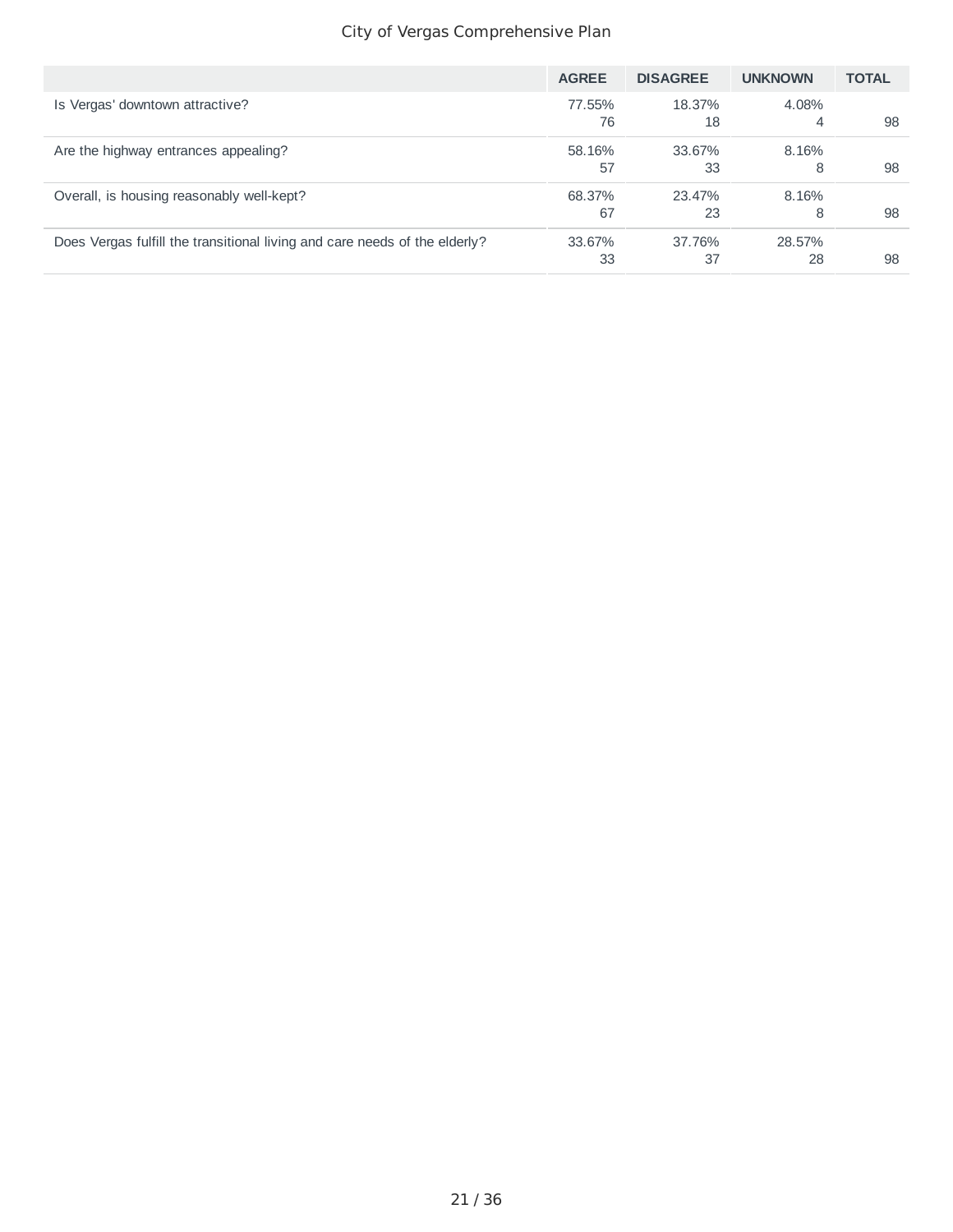## Q11 Rate the following regional and local services on as "Exceptional", "Average", "Needs improvement" or n/a = "Not applicable". Mark only one response for each service.

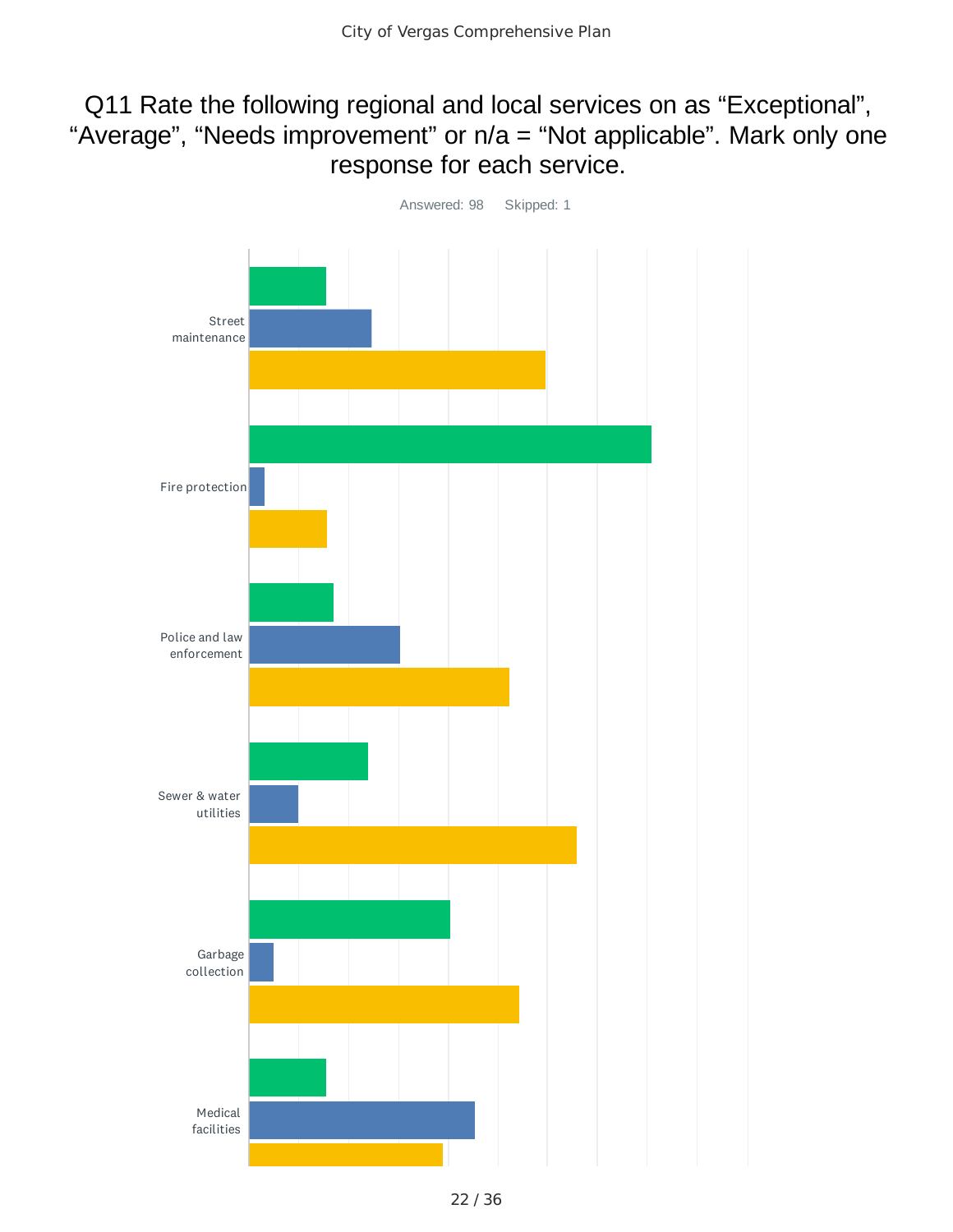

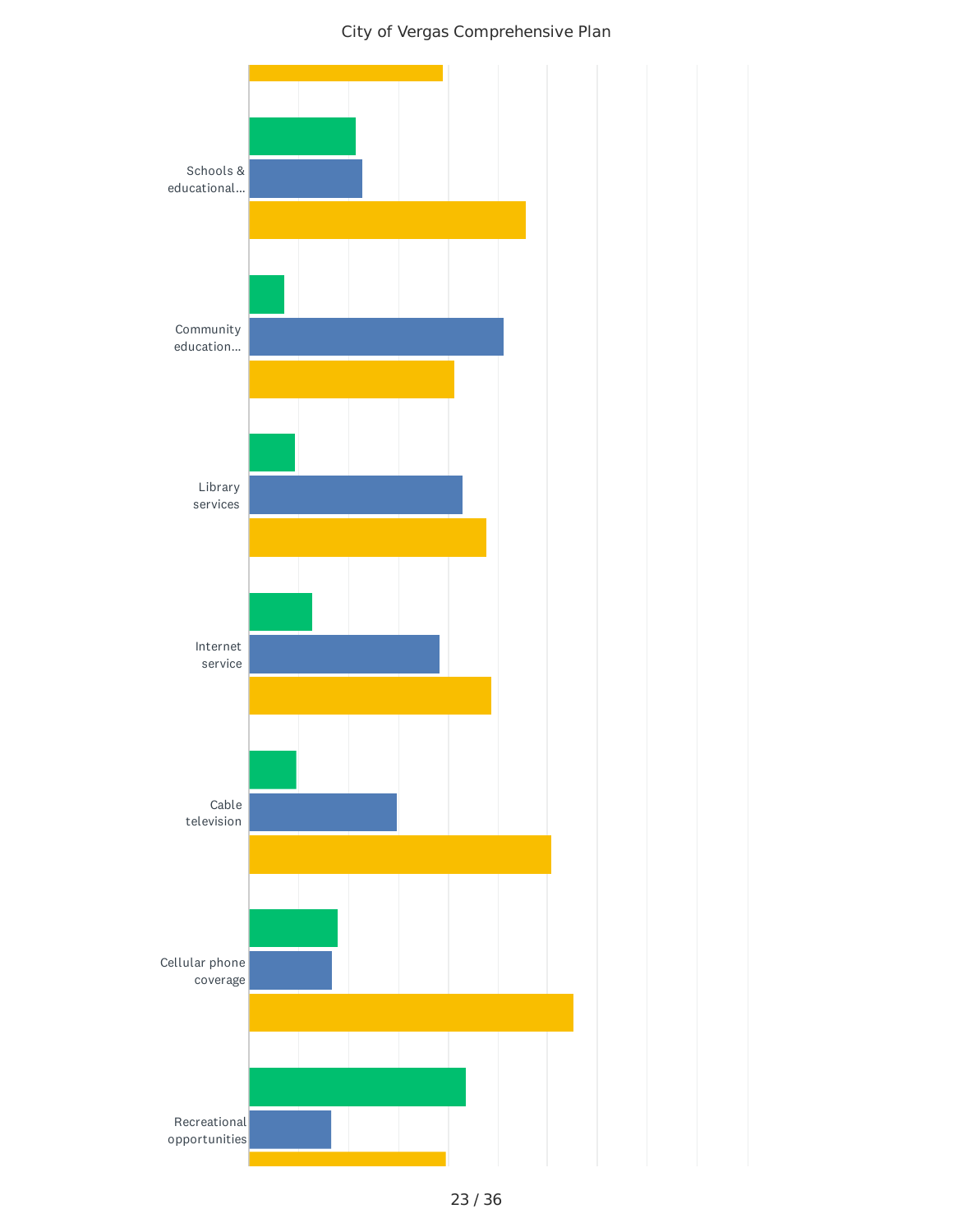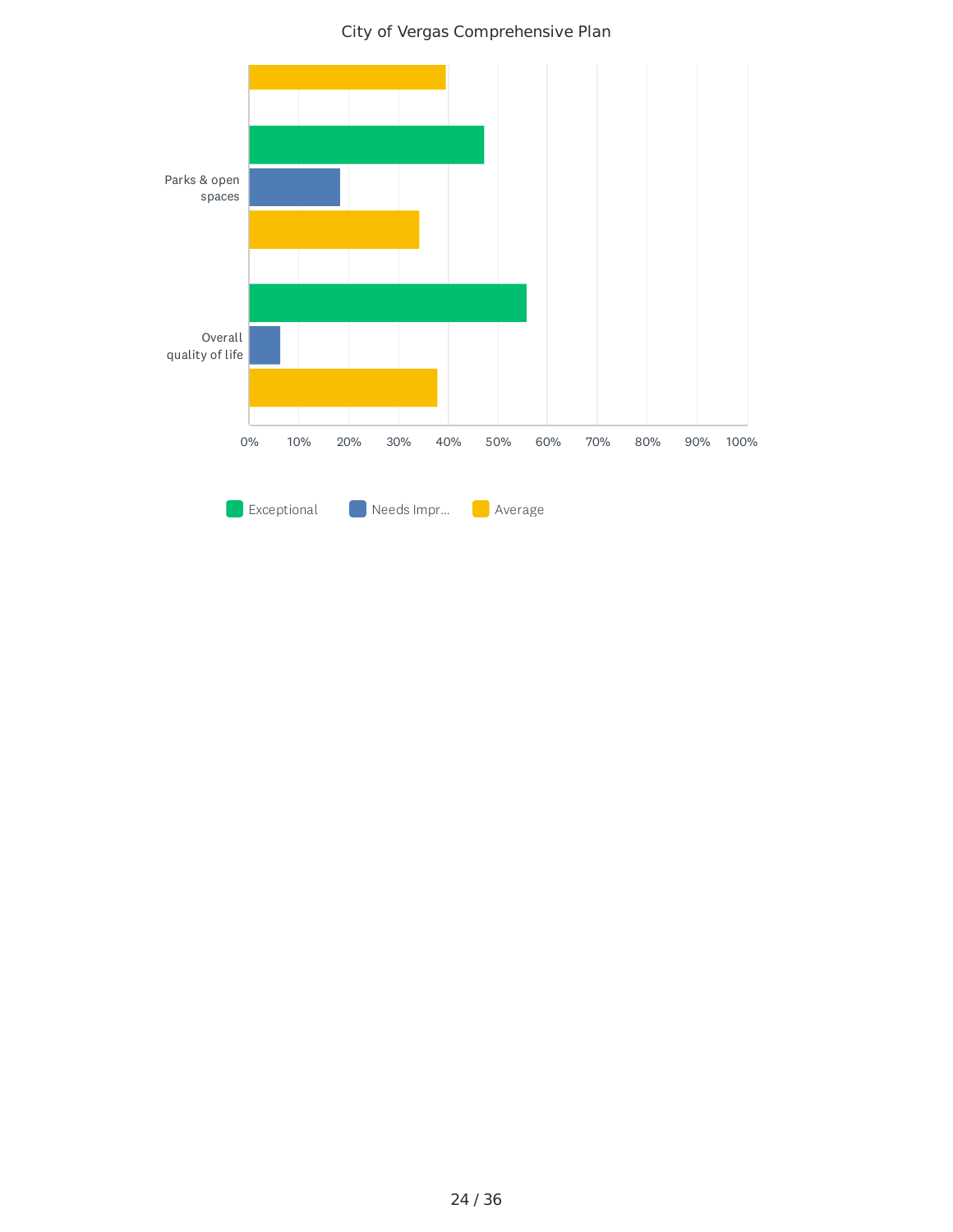|                                     | <b>EXCEPTIONAL</b> | <b>NEEDS IMPROVEMENT</b> | <b>AVERAGE</b> | <b>TOTAL</b> |
|-------------------------------------|--------------------|--------------------------|----------------|--------------|
| Street maintenance                  | 15.46%<br>15       | 24.74%<br>24             | 59.79%<br>58   | 97           |
| Fire protection                     | 81.05%<br>77       | 3.16%<br>3               | 15.79%<br>15   | 95           |
| Police and law enforcement          | 17.07%<br>14       | 30.49%<br>25             | 52.44%<br>43   | 82           |
| Sewer & water utilities             | 24.05%<br>19       | 10.13%<br>8              | 65.82%<br>52   | 79           |
| Garbage collection                  | 40.51%<br>32       | 5.06%<br>4               | 54.43%<br>43   | 79           |
| <b>Medical facilities</b>           | 15.58%<br>12       | 45.45%<br>35             | 38.96%<br>30   | 77           |
| Schools & educational opportunities | 21.52%<br>17       | 22.78%<br>18             | 55.70%<br>44   | 79           |
| Community education programming     | 7.32%<br>6         | 51.22%<br>42             | 41.46%<br>34   | 82           |
| Library services                    | 9.30%<br>8         | 43.02%<br>37             | 47.67%<br>41   | 86           |
| Internet service                    | 12.79%<br>11       | 38.37%<br>33             | 48.84%<br>42   | 86           |
| Cable television                    | 9.52%<br>8         | 29.76%<br>25             | 60.71%<br>51   | 84           |
| Cellular phone coverage             | 17.98%<br>16       | 16.85%<br>15             | 65.17%<br>58   | 89           |
| Recreational opportunities          | 43.75%<br>42       | 16.67%<br>16             | 39.58%<br>38   | 96           |
| Parks & open spaces                 | 47.31%<br>44       | 18.28%<br>17             | 34.41%<br>32   | 93           |
| Overall quality of life             | 55.79%<br>53       | 6.32%<br>6               | 37.89%<br>36   | 95           |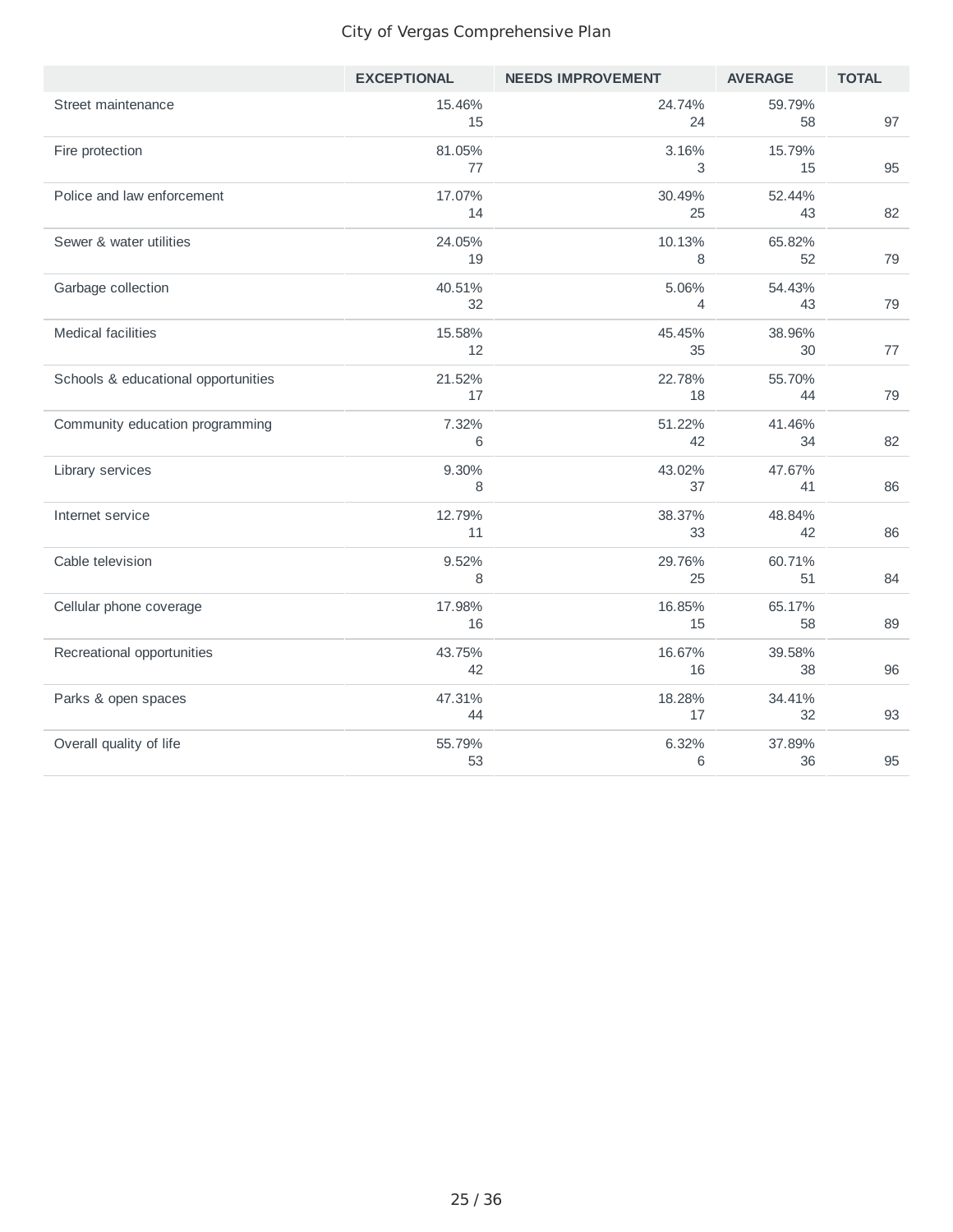## Q12 Do you reside or own property in one of the following? If so, for how long? Select all that apply.

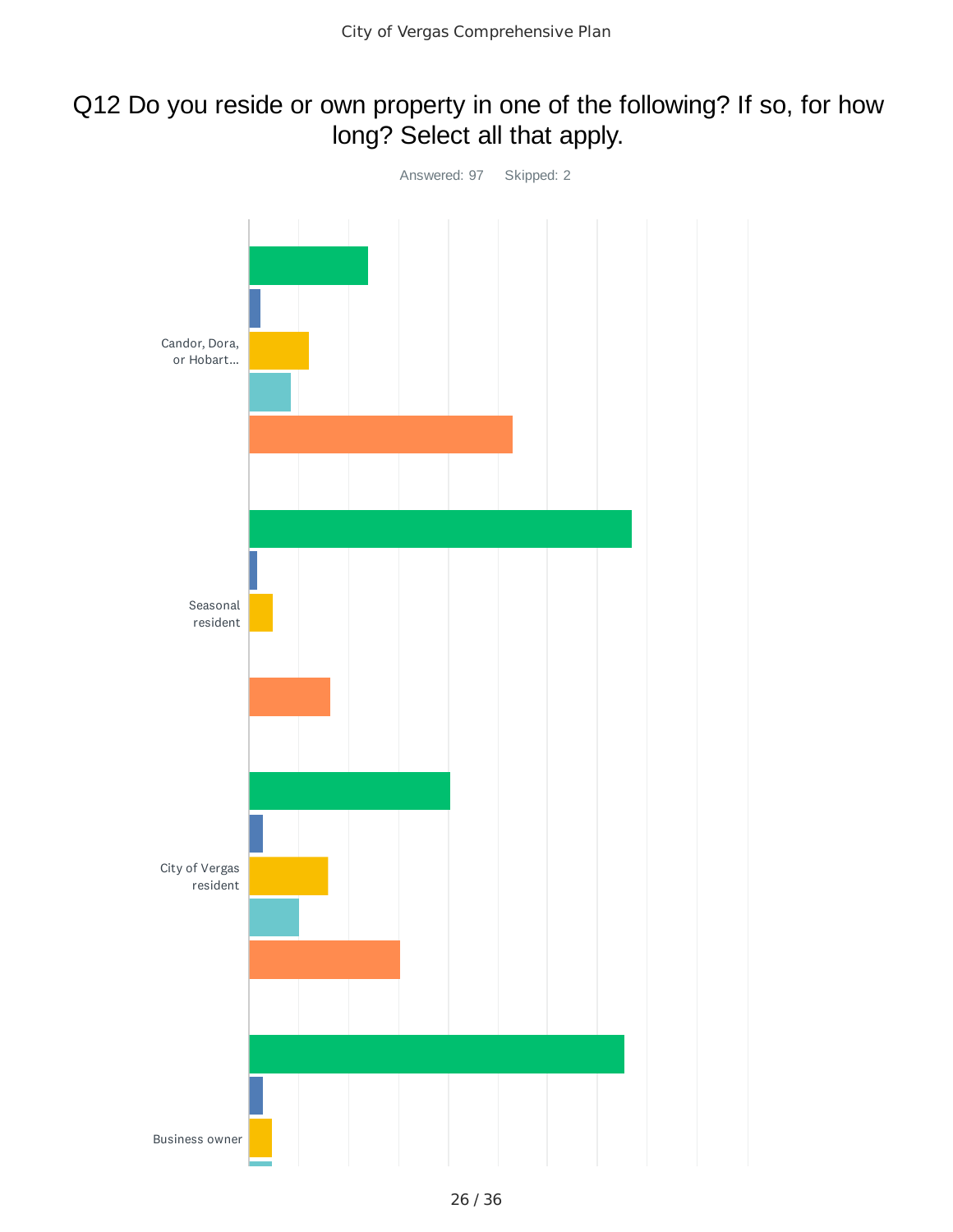

|                                  | <b>NO</b>    | 0-1 YEAR | 2-5 YEARS    | <b>6-9 YEARS</b> | 10+ YEARS    | <b>TOTAL</b> |
|----------------------------------|--------------|----------|--------------|------------------|--------------|--------------|
| Candor, Dora, or Hobart Township | 24.10%<br>20 | 2.41%    | 12.05%<br>10 | 8.43%            | 53.01%<br>44 | 83           |
| Seasonal resident                | 77.05%<br>47 | 1.64%    | 4.92%<br>3   | $0.00\%$<br>0    | 16.39%<br>10 | 61           |
| City of Vergas resident          | 40.58%<br>28 | $2.90\%$ | 15.94%<br>11 | 10.14%           | 30.43%<br>21 | 69           |
| <b>Business owner</b>            | 75.38%<br>49 | $3.08\%$ | 4.62%<br>3   | 4.62%<br>3       | 12.31%<br>8  | 65           |

| #  | <b>SOMETHING ELSE (PLEASE DESCRIBE)</b>                                                             | <b>DATE</b> |
|----|-----------------------------------------------------------------------------------------------------|-------------|
|    | Used to be city of Vergas resident                                                                  |             |
| 2  | Seasonal for 16 years but now reside here                                                           |             |
| 3  | Retired 2 1/2 years ago on Loon Lake. Love the area/people/Vergas                                   |             |
| 4  | Live outside city of Vergas                                                                         |             |
| 5  | We own property in the area and live in the next town. My husband was born and raised in<br>Vergas. |             |
| 6  | apartments/ rentals needed                                                                          |             |
|    | Long Lake property Taxpayers!                                                                       |             |
| 8  | Live on Long Lake just outside city                                                                 |             |
| 9  | Returned to community after retirement                                                              |             |
| 10 | Live 3 miles from Vergas, yet have Frazee address                                                   |             |
| 11 | Born and raised in the area                                                                         |             |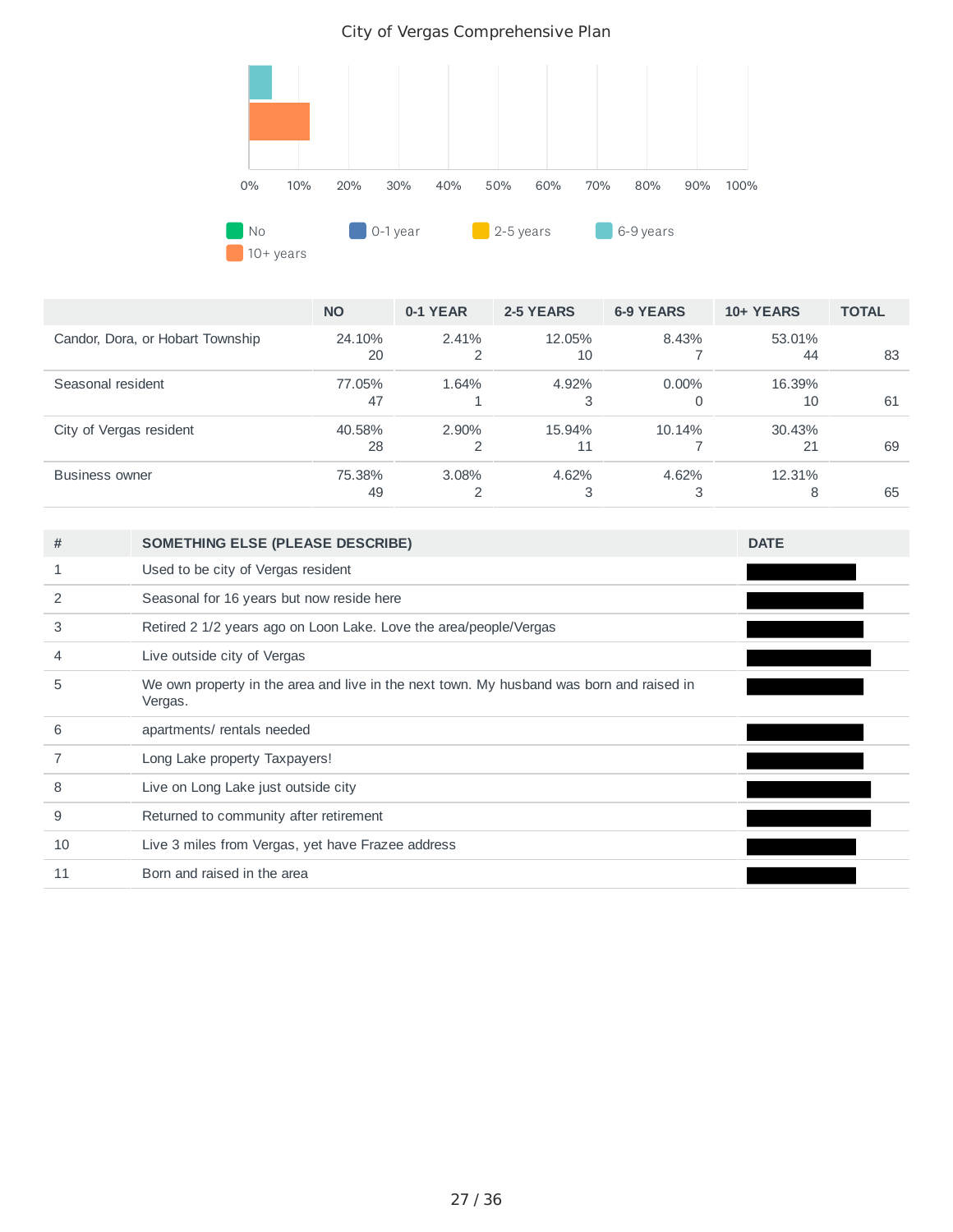

## Q13 In what community is your primary job located?

| <b>ANSWER CHOICES</b>           | <b>RESPONSES</b> |              |
|---------------------------------|------------------|--------------|
| Vergas                          | 25.26%           | 24           |
| Perham                          | 5.26%            | 5            |
| <b>Detroit Lakes</b>            | 5.26%            | 5            |
| Frazee                          | 1.05%            | $\mathbf{1}$ |
| Fargo/Moorhead                  | 9.47%            | 9            |
| Unemployed                      | 1.05%            | $\mathbf{1}$ |
| Retired                         | 41.05%           | 39           |
| Somewhere else (please specify) | 11.58%           | 11           |
| <b>TOTAL</b>                    |                  | 95           |

| # | SOMEWHERE ELSE (PLEASE SPECIFY) | <b>DATE</b> |
|---|---------------------------------|-------------|
|   | Vergas and also retired         |             |
|   | Semi-retired                    |             |
|   | Home based                      |             |
|   | Rose lake res.                  |             |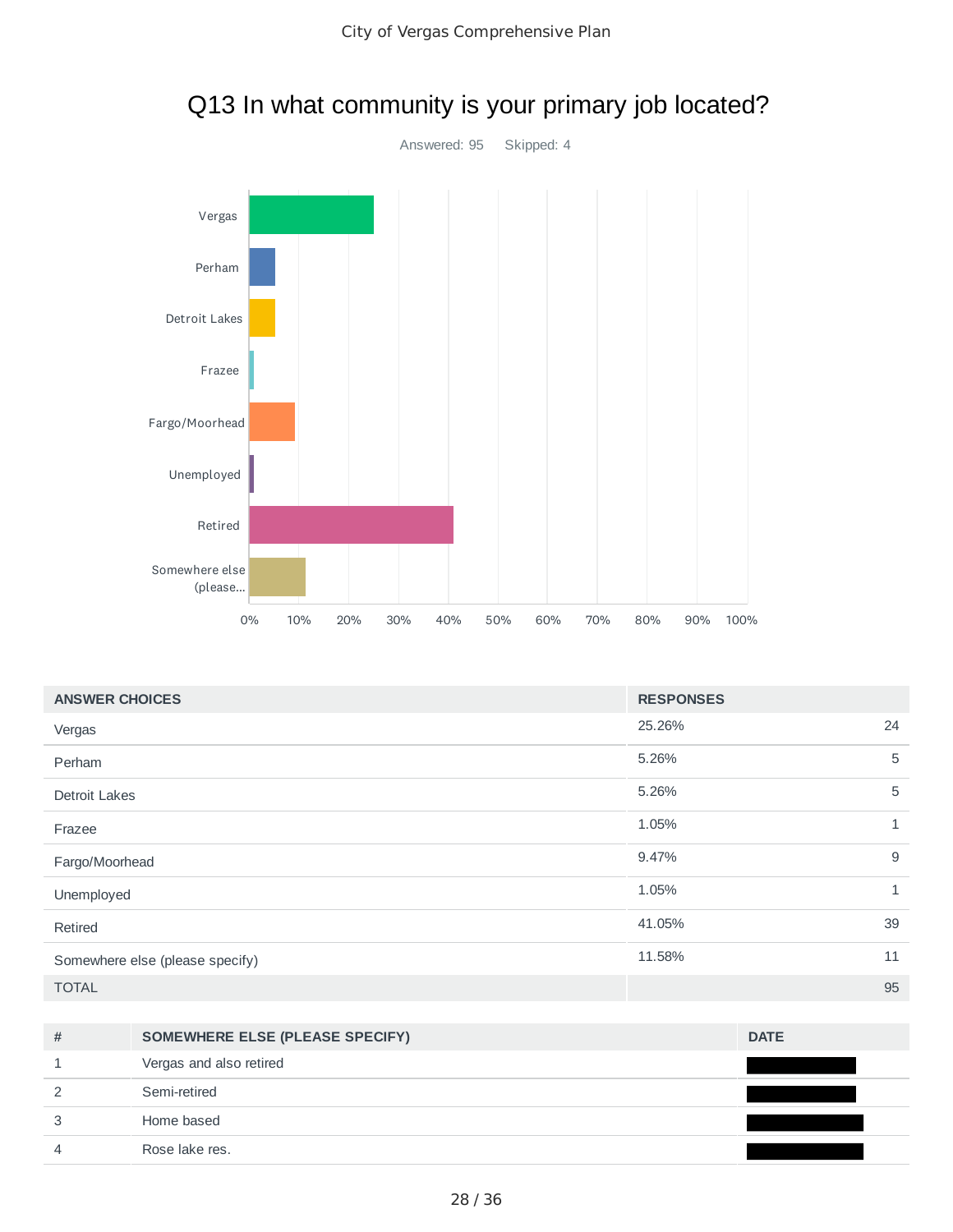| ь  | Work on computer from home base; partially retired |  |
|----|----------------------------------------------------|--|
| 6  | Fergus Falls                                       |  |
|    | Dora                                               |  |
| 8  | Minneapolis                                        |  |
| 9  | Audubon                                            |  |
| 10 | Remote position - WFH for a<br>MA company          |  |
| 11 | 200 miles from Vergas                              |  |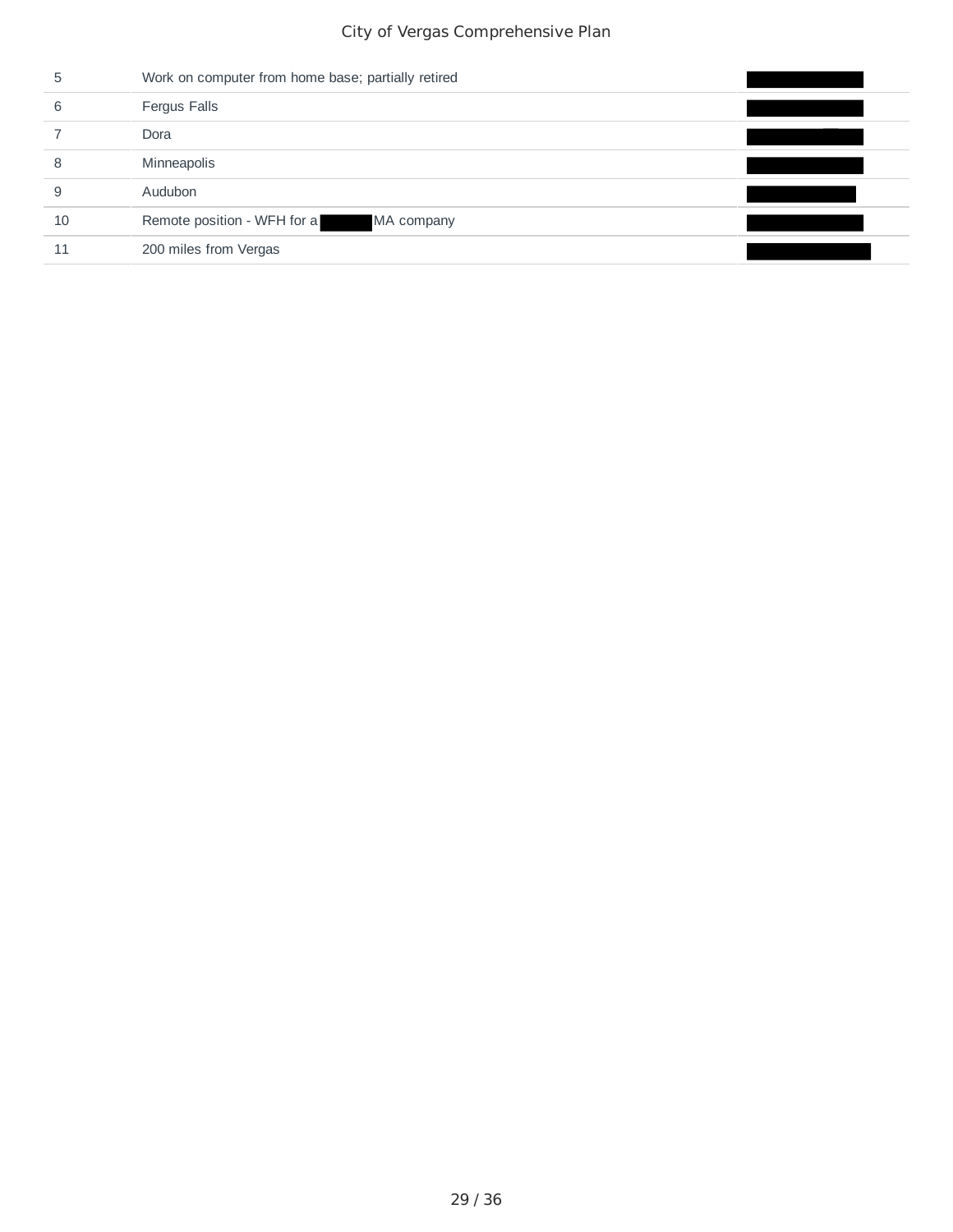

| <b>RESPONSES</b> |              |
|------------------|--------------|
| 0.00%            | $\mathsf{O}$ |
| 0.00%            | $\mathbf 0$  |
| 1.02%            | $\mathbf{1}$ |
| 8.16%            | 8            |
| 9.18%            | $9\,$        |
| 9.18%            | $9\,$        |
| 21.43%           | 21           |
| 37.76%           | 37           |
| 13.27%           | 13           |
|                  | 98           |
|                  |              |

# Q14 How young are you?

Answered: 98 Skipped: 1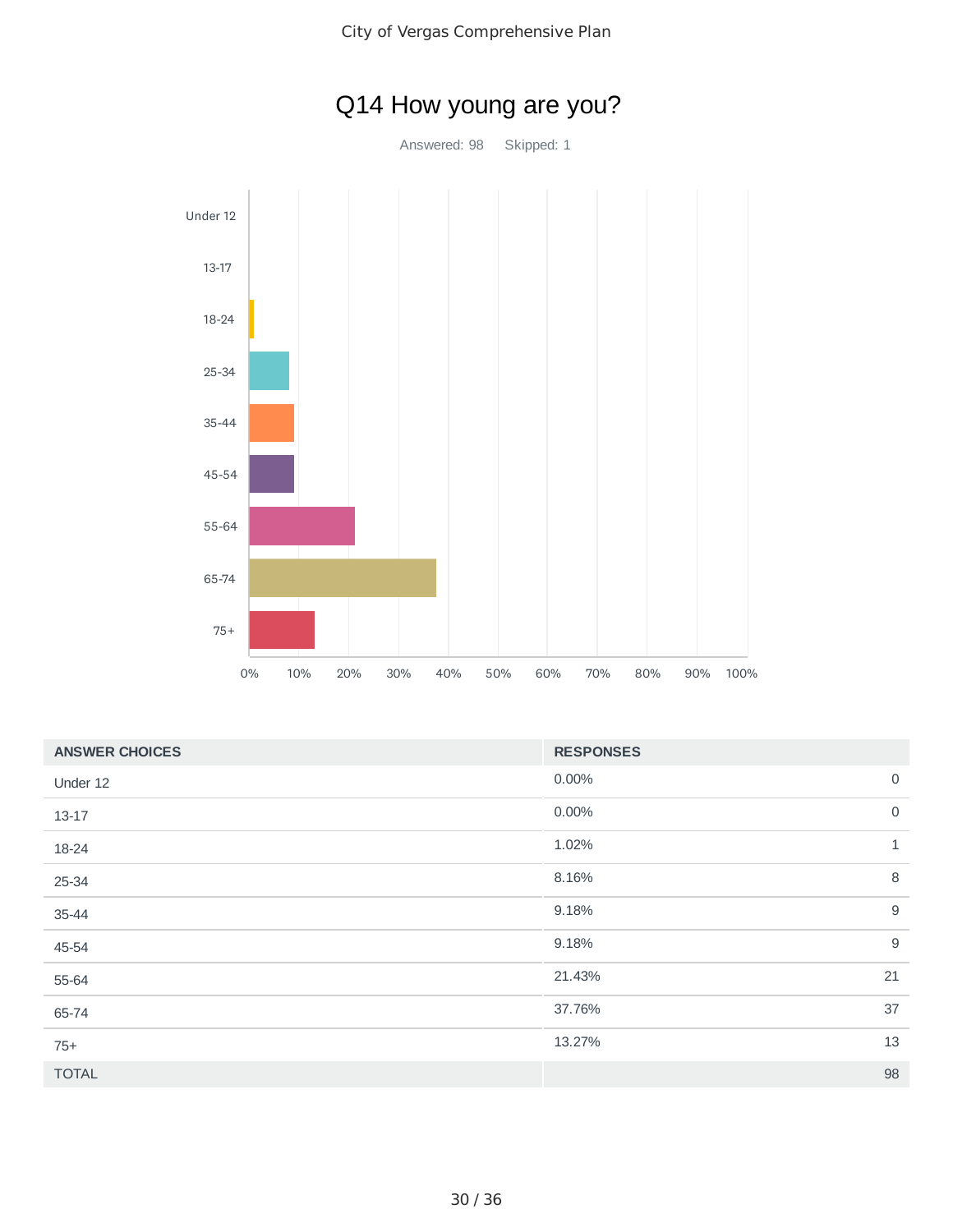## Q15 In the next 15 years, what specific retail, businesses, services, infrastructure, and/or recreational facilities would you like to see in Vergas?

Answered: 81 Skipped: 18

| #  | <b>RESPONSES</b>                                                                                                                                                                                                     | <b>DATE</b> |
|----|----------------------------------------------------------------------------------------------------------------------------------------------------------------------------------------------------------------------|-------------|
| 1  | New bathrooms at the city park the existing are disgusting (porta potties would be a good<br>improvement)                                                                                                            |             |
| 2  | Pickle ball courts; grocery store; dollar store; 'handy man' services; art gallery; community<br>gardens; 65+ gated community on a lake; retirement apartments                                                       |             |
| 3  | Wheel chair races                                                                                                                                                                                                    |             |
| 4  | Can't think of any (trains are a problem) - More bike trails                                                                                                                                                         |             |
| 5  | Professional recognition Engineering, legal                                                                                                                                                                          |             |
| 6  | Something at lake - rental canoe, kayak, pontoon? Snow shoes, skis, fish house                                                                                                                                       |             |
| 7  | Grocery store Completion of pickle ball court                                                                                                                                                                        |             |
| 8  | Car wash                                                                                                                                                                                                             |             |
| 9  | Grocery                                                                                                                                                                                                              |             |
| 10 | Grocery store Car wash More parking                                                                                                                                                                                  |             |
| 11 | Some youth activities (arcade) Grocery store Deli or sandwich shop                                                                                                                                                   |             |
| 12 | Fix train problem; drive-in theater; splash pad/park; tech store/help; family focused<br>activities/programs; sledding hill with warming house; general store; car wash; affordable<br>housing projects (under 150K) |             |
| 13 | More affordable housing                                                                                                                                                                                              |             |
| 14 | Grocery store                                                                                                                                                                                                        |             |
| 15 | Car wash                                                                                                                                                                                                             |             |
| 16 | Outdoor related - decor, bird food Art/gallery/store - guest artists school for kids Public garden<br>plots, car wash Sledding hill with warming house                                                               |             |
| 17 | Car wash Pharmacy Grocery                                                                                                                                                                                            |             |
| 18 | Grocery store                                                                                                                                                                                                        |             |
| 19 | Grocery store                                                                                                                                                                                                        |             |
| 20 | 1) Car wash 2) Electric fill up station 3) Lawyer service 4) Tax people 5) Funeral place 6)<br>Health clinic                                                                                                         |             |
| 21 | Car wash! Dog grooming                                                                                                                                                                                               |             |
| 22 | Dog day care; car wash; brewery; wine bar; drive thru for ice cream; medical satellite                                                                                                                               |             |
| 23 | Small bookstore/coffee shop Car wash Winery/pizza shop                                                                                                                                                               |             |
| 24 | Better cable; brewery; internet and services; more options; medical facility                                                                                                                                         |             |
| 25 | Car wash Pizza delivery                                                                                                                                                                                              |             |
| 26 | Not really sure. Hopefully the business owners will find out what is profitable and fill the need.                                                                                                                   |             |
| 27 | Emphasis on lake activities winter                                                                                                                                                                                   |             |
| 28 | Car wash Drug store/pharmacy                                                                                                                                                                                         |             |
|    |                                                                                                                                                                                                                      |             |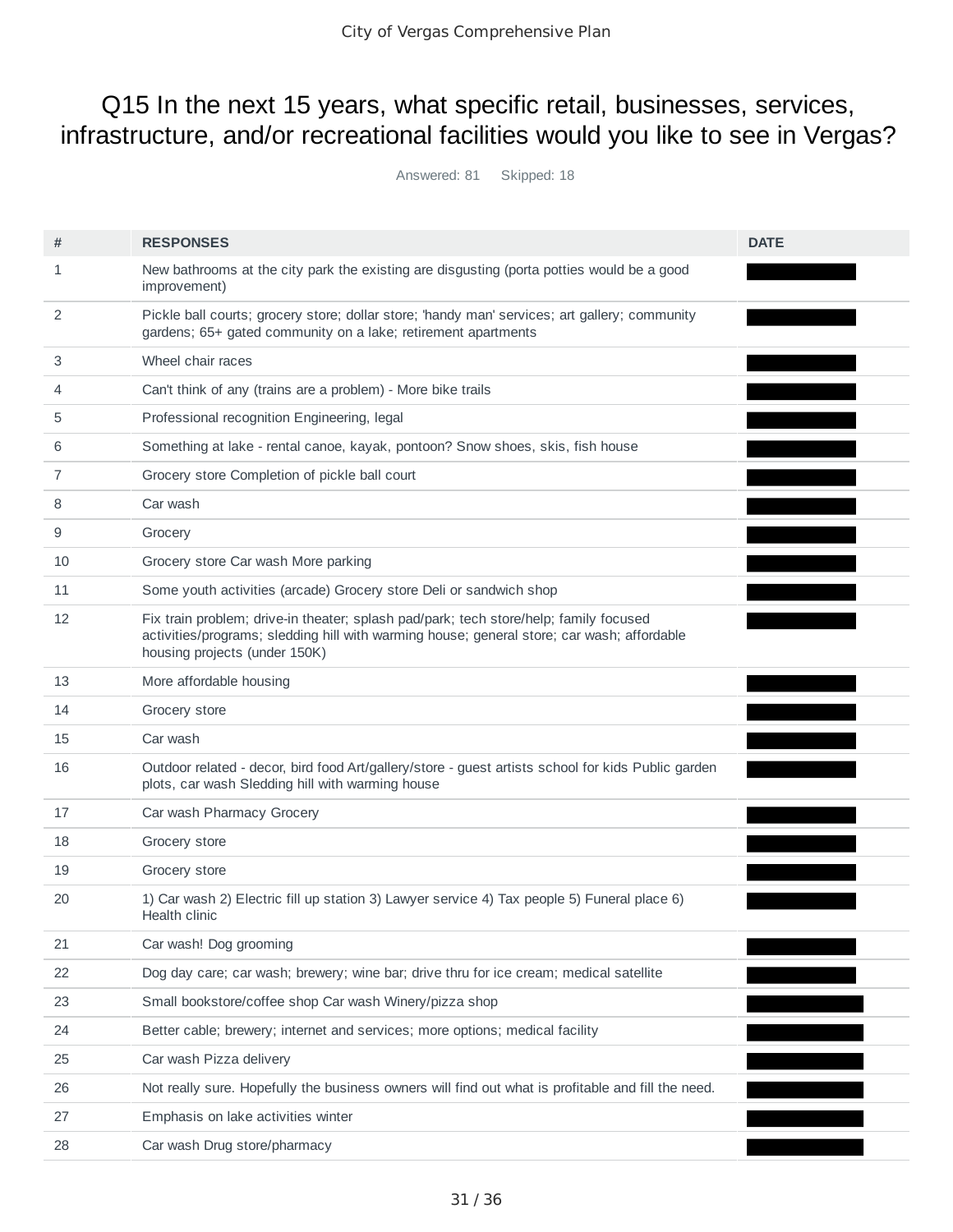| 29 | More rental property                                                                                                                                                                                                                                                                                                                                                                                                                                                                                                                                                                                                                                                                                                         |
|----|------------------------------------------------------------------------------------------------------------------------------------------------------------------------------------------------------------------------------------------------------------------------------------------------------------------------------------------------------------------------------------------------------------------------------------------------------------------------------------------------------------------------------------------------------------------------------------------------------------------------------------------------------------------------------------------------------------------------------|
| 30 | - Better use of Long Lake park - Better parking - More space for city staff - Plan use for City<br>Hall 2nd floor (Attic Shoppe)                                                                                                                                                                                                                                                                                                                                                                                                                                                                                                                                                                                             |
| 31 | Would be cool if the trail kept going out towards herslers and that[could not read handwriting]                                                                                                                                                                                                                                                                                                                                                                                                                                                                                                                                                                                                                              |
| 32 | Restaurants; bars; gas stations; grocery stores; banks; shops; post office; car wash; hardware                                                                                                                                                                                                                                                                                                                                                                                                                                                                                                                                                                                                                               |
| 33 | Car wash                                                                                                                                                                                                                                                                                                                                                                                                                                                                                                                                                                                                                                                                                                                     |
| 34 | Would love to see a co-working space for remote workers, a climbing gym/yoga/additional<br>indoor fitness opportunities during the winter; would also love to see community education<br>classes; don't really feel like there's any indoor public space that's accessible to folks - just the<br>parks; would appreciate greater diversity of food options, even if it's on a micro-scale<br>(takeaway only, minimal seating), such as Thai or Indian cuisine, Latin American Food, etc.<br>Would also love to see an additional breakfast option that offers gluten-free menu items; would<br>also love to see more of a startup/entrepreneur meet-up event for folks that have online<br>businesses/consulting to network |
| 35 | A community center where people can lift and do sports indoors                                                                                                                                                                                                                                                                                                                                                                                                                                                                                                                                                                                                                                                               |
| 36 | Pizza place and disc golf course                                                                                                                                                                                                                                                                                                                                                                                                                                                                                                                                                                                                                                                                                             |
| 37 | Frisbee golf, ice skating indoor, old fashion pizza place, parking, tear down a couple old<br>unappealing businesses off Main Street                                                                                                                                                                                                                                                                                                                                                                                                                                                                                                                                                                                         |
| 38 | More small locally owned retail that attracts tourism. No chain stores such as Dollar General!                                                                                                                                                                                                                                                                                                                                                                                                                                                                                                                                                                                                                               |
| 39 | Bike trails to connect to perham and frazee trails, Expand recreation area to include play<br>ground (all natural) w/fitness stations, frisbee golf, Pickleball, picnic shelter                                                                                                                                                                                                                                                                                                                                                                                                                                                                                                                                              |
| 40 | grocery store, outdoor patios, drug store                                                                                                                                                                                                                                                                                                                                                                                                                                                                                                                                                                                                                                                                                    |
| 41 | Places for kids like a kid zone specifically in winter months                                                                                                                                                                                                                                                                                                                                                                                                                                                                                                                                                                                                                                                                |
| 42 | <b>Grocery Store</b>                                                                                                                                                                                                                                                                                                                                                                                                                                                                                                                                                                                                                                                                                                         |
| 43 | Car wash, medical walk in clinic/pharmacy, Uber/Lift, food delivery service, underground<br>natural gas lines to Loon Lake,                                                                                                                                                                                                                                                                                                                                                                                                                                                                                                                                                                                                  |
| 44 | Grocery store Keep restaurants and hardware store Quilt shop                                                                                                                                                                                                                                                                                                                                                                                                                                                                                                                                                                                                                                                                 |
| 45 | Larger playground equipment for kids of all ages. A carwash would be nice to see as well.<br>Cheaper housing/ tax refunds to make it more affordable to live in our developing town.                                                                                                                                                                                                                                                                                                                                                                                                                                                                                                                                         |
| 46 | Transportation services for all ages- bus service that gives rides for various needs. Twin<br>homes. Motel. Carwash.                                                                                                                                                                                                                                                                                                                                                                                                                                                                                                                                                                                                         |
| 47 | Grocery store, bakery, bike trails, more attractions to bring people to Vergas, medical care, and<br>more retail businesses.                                                                                                                                                                                                                                                                                                                                                                                                                                                                                                                                                                                                 |
| 48 | Separated bike path and walking path. Connections to regional trails. Frisbee golf (disc golf)<br>course. XC ski trails.                                                                                                                                                                                                                                                                                                                                                                                                                                                                                                                                                                                                     |
| 49 | Would like to grocery type retail in the community and a health care site.                                                                                                                                                                                                                                                                                                                                                                                                                                                                                                                                                                                                                                                   |
| 50 | sport shop, car wash, grocery,                                                                                                                                                                                                                                                                                                                                                                                                                                                                                                                                                                                                                                                                                               |
| 51 | Grocery store, fitness center with pool, fishing & tackle business                                                                                                                                                                                                                                                                                                                                                                                                                                                                                                                                                                                                                                                           |
| 52 | Grocery store, transportation assistance, food delivery                                                                                                                                                                                                                                                                                                                                                                                                                                                                                                                                                                                                                                                                      |
| 53 | The same retail places but with so much more growth, social development and better life<br>quality for our children and youth.                                                                                                                                                                                                                                                                                                                                                                                                                                                                                                                                                                                               |
| 54 | Yoga                                                                                                                                                                                                                                                                                                                                                                                                                                                                                                                                                                                                                                                                                                                         |
| 55 | Dollar general, pharmacy, car wash                                                                                                                                                                                                                                                                                                                                                                                                                                                                                                                                                                                                                                                                                           |
| 56 | Car Wash                                                                                                                                                                                                                                                                                                                                                                                                                                                                                                                                                                                                                                                                                                                     |
| 57 | gym, grocery store                                                                                                                                                                                                                                                                                                                                                                                                                                                                                                                                                                                                                                                                                                           |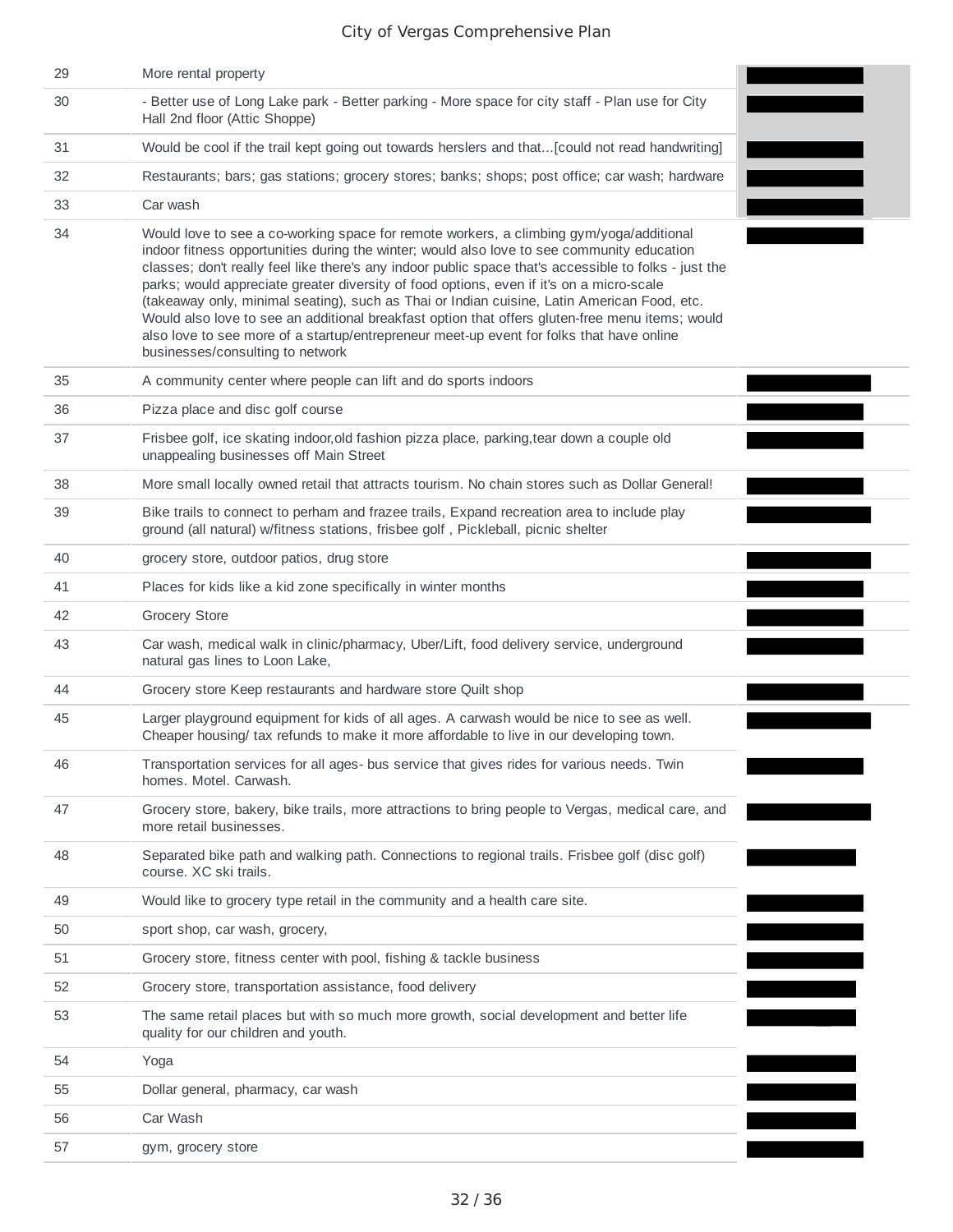| 58 | Parking is really needed for our businesses Shooting range Batting cages Cross walks for<br>pedestrian safety                                                                                                                                                                                                                                                                                                                                                                                                                   |
|----|---------------------------------------------------------------------------------------------------------------------------------------------------------------------------------------------------------------------------------------------------------------------------------------------------------------------------------------------------------------------------------------------------------------------------------------------------------------------------------------------------------------------------------|
| 59 | Needs to keep this small town, clean and safe environment. Don't take the charm away. We<br>don't need to keep up with big cities to keep a good economy going. We could though, use<br>more motels/bnbs closer to the area for seasonal guests.                                                                                                                                                                                                                                                                                |
| 60 | basketball court                                                                                                                                                                                                                                                                                                                                                                                                                                                                                                                |
| 61 | Fuel pump in public beach for boats on the lake. Cleaner restrooms and more space by beach.<br>Outdoor shower to rinse by beach.                                                                                                                                                                                                                                                                                                                                                                                                |
| 62 | Grocery store, Post Office contracted to a private business, railroad crossings one block on<br>both sides of the crossing arms                                                                                                                                                                                                                                                                                                                                                                                                 |
| 63 | A history museum for Vergas might be interesting.                                                                                                                                                                                                                                                                                                                                                                                                                                                                               |
| 64 | grocery store, clothing store, summer and winter outdoor recreation clothing and gear,<br>competitive cable and wi/fi services                                                                                                                                                                                                                                                                                                                                                                                                  |
| 65 | Grocery store being finished                                                                                                                                                                                                                                                                                                                                                                                                                                                                                                    |
| 66 | More eating options. Continue expanding the tar bike path, or get other bike paths in other<br>areas surrounding the city. There's so many snowmobile trails in the winter, so let's expand the<br>summertime trails as well.                                                                                                                                                                                                                                                                                                   |
| 67 | I think just expanding the array of options the town offers other than just boutiques.                                                                                                                                                                                                                                                                                                                                                                                                                                          |
| 68 | Grocery Store, car wash, more structure youth activity                                                                                                                                                                                                                                                                                                                                                                                                                                                                          |
| 69 | I love what we have coming into town with the grocery store that will include a bakery and deli,<br>fitness center, full service salon/spa. I would love to see a pizza place that was already on the<br>radar put into place and really hope to see another business take over when the Attic Shoppe<br>is done. Would also like to see Sheralyn's open or sold so that we have that 'one more' fun<br>shop to draw groups of women shoppers. The only thing we are lacking is potentially a good<br>bait shop and a car wash. |
| 70 | More apartments, marina rental space, link trail from frazee to vergas, hotel spaces.                                                                                                                                                                                                                                                                                                                                                                                                                                           |
| 71 | None                                                                                                                                                                                                                                                                                                                                                                                                                                                                                                                            |
| 72 | Clinic, grocery, pharmacy                                                                                                                                                                                                                                                                                                                                                                                                                                                                                                       |
| 73 | None                                                                                                                                                                                                                                                                                                                                                                                                                                                                                                                            |
| 74 | Hotel and car wash                                                                                                                                                                                                                                                                                                                                                                                                                                                                                                              |
| 75 | a small hotel                                                                                                                                                                                                                                                                                                                                                                                                                                                                                                                   |
| 76 | Drug store, more parks with recreation area (like basketball court)                                                                                                                                                                                                                                                                                                                                                                                                                                                             |
| 77 | Fiber optic internet, bypass around Vergas for truck traffic                                                                                                                                                                                                                                                                                                                                                                                                                                                                    |
| 78 | Bus service to out of town medical and other services! Transportation when people can not<br>drive any longer. Consignment stores                                                                                                                                                                                                                                                                                                                                                                                               |
| 79 | *Car wash *Drug store/rx *grocery store *thrift store *recreational rentalspaddleboats, kayaks,<br>snowshoes/skis                                                                                                                                                                                                                                                                                                                                                                                                               |
| 80 | car wash; a small family medicine office; updated bathroom facilities at the beach; more<br>facilities along the long lake trail; commercial growth along the trail so the downtown can be<br>better connected to the lakefront; sports equipment rental                                                                                                                                                                                                                                                                        |
| 81 | cannabis shop                                                                                                                                                                                                                                                                                                                                                                                                                                                                                                                   |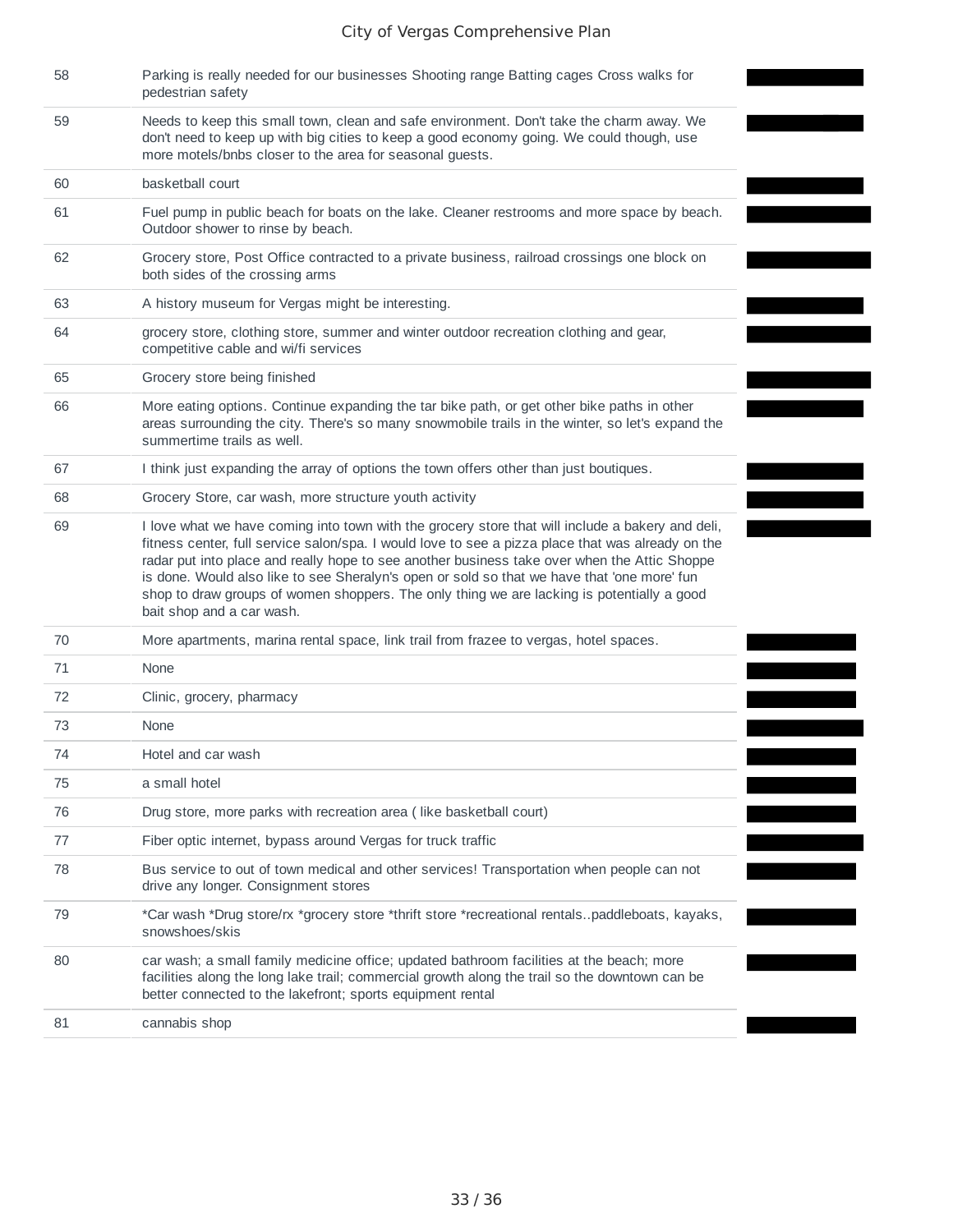## Q16 How would you be willing to contribute to any changes identified in the comprehensive plan? Please select all that apply.



| <b>ANSWER CHOICES</b>                | <b>RESPONSES</b> |    |
|--------------------------------------|------------------|----|
| <b>Taxation</b>                      | 30.59%           | 26 |
| Financial contributions or donations | 54.12%           | 46 |
| Volunteering                         | 72.94%           | 62 |
| Total Respondents: 85                |                  |    |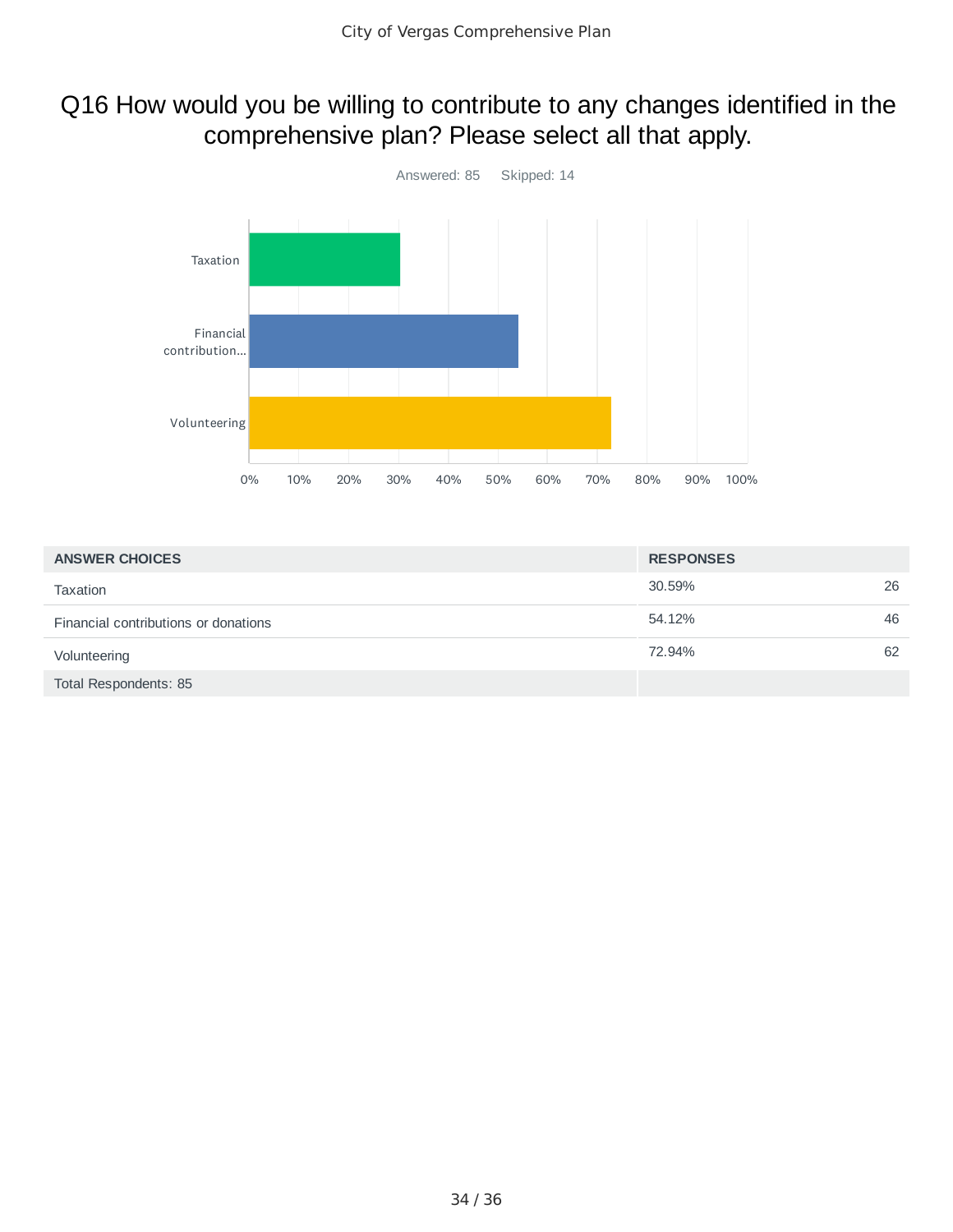# Q17 Please feel free to make any additional comments:

Answered: 28 Skipped: 71

| #  | <b>RESPONSES</b>                                                                                                                                                                                                                                                                                                                                                                                                                                                                                                                                                                                                                                                                                                                                                                                                                                                                                     | <b>DATE</b> |  |
|----|------------------------------------------------------------------------------------------------------------------------------------------------------------------------------------------------------------------------------------------------------------------------------------------------------------------------------------------------------------------------------------------------------------------------------------------------------------------------------------------------------------------------------------------------------------------------------------------------------------------------------------------------------------------------------------------------------------------------------------------------------------------------------------------------------------------------------------------------------------------------------------------------------|-------------|--|
| 1  | Grants?                                                                                                                                                                                                                                                                                                                                                                                                                                                                                                                                                                                                                                                                                                                                                                                                                                                                                              |             |  |
| 2  | Fix roads so don't have to double tax                                                                                                                                                                                                                                                                                                                                                                                                                                                                                                                                                                                                                                                                                                                                                                                                                                                                |             |  |
| 3  | Seems like taxes are already very high, that could be the way we'd discourage new comers                                                                                                                                                                                                                                                                                                                                                                                                                                                                                                                                                                                                                                                                                                                                                                                                             |             |  |
| 4  | Definitely need to clean up Haarstick garage. Looks like a junkyard in middle of town.                                                                                                                                                                                                                                                                                                                                                                                                                                                                                                                                                                                                                                                                                                                                                                                                               |             |  |
| 5  | Clean up the trailers at Ford Equipment Clean up the lumber bundles off front of Franklin Fence<br>Clean up Paul's insulation                                                                                                                                                                                                                                                                                                                                                                                                                                                                                                                                                                                                                                                                                                                                                                        |             |  |
| 6  | We are sincerely disappointed with the City Council and the City administration jacking around<br>the Veteran's memorial project and delaying it for about 8 months. This was a disgrace and<br>totally uncalled for. Happy that the majority of council members finally voted yes.                                                                                                                                                                                                                                                                                                                                                                                                                                                                                                                                                                                                                  |             |  |
| 7  | Very good survey!! Keep up the good work!!!                                                                                                                                                                                                                                                                                                                                                                                                                                                                                                                                                                                                                                                                                                                                                                                                                                                          |             |  |
| 8  | That curve is scary between the lakes just past 35 on Hwy 4                                                                                                                                                                                                                                                                                                                                                                                                                                                                                                                                                                                                                                                                                                                                                                                                                                          |             |  |
| 9  | - Improve plowing to curb so elderly and others can get out of vehicles safely to access<br>businesses - People should be primary consideration - Decisions need to be made to benefit<br>all, not just a few, especially when life long residents voice their opinions                                                                                                                                                                                                                                                                                                                                                                                                                                                                                                                                                                                                                              |             |  |
| 10 | As a newcomer to the area, I've been incredibly impressed with the passion of the community<br>and the open-ness of the residents. I love that so many people are well-traveled and bring<br>these experiences to the community. The thing that makes me want to live elsewhere are the<br>lack of social opportunities (that don't involve alcohol) for young people.                                                                                                                                                                                                                                                                                                                                                                                                                                                                                                                               |             |  |
| 11 | A frisbee golfing course would be very cool                                                                                                                                                                                                                                                                                                                                                                                                                                                                                                                                                                                                                                                                                                                                                                                                                                                          |             |  |
| 12 | Vergas is a great community that could use a few things such as parking and housing that<br>would even make it better.                                                                                                                                                                                                                                                                                                                                                                                                                                                                                                                                                                                                                                                                                                                                                                               |             |  |
| 13 | Keep the small town feel while making revisions to keep up with the needs of the growing # of<br>work from home folks who will be living at their lake place near Vergas                                                                                                                                                                                                                                                                                                                                                                                                                                                                                                                                                                                                                                                                                                                             |             |  |
| 14 | None.                                                                                                                                                                                                                                                                                                                                                                                                                                                                                                                                                                                                                                                                                                                                                                                                                                                                                                |             |  |
| 15 | Vergas already has a reputation for the hairy man. Build on that, stealing the idea of the<br>Enchanted Highway in ND. Install hairy man statues periodically along Co Hwy 17, drawing<br>visitors to Vergas as they drive down the highway looking for them. Vergas is in a prime spot<br>to build a bike trail, connecting the trail in Frazee to the Perham-Pelican Rapids trail. Or loop<br>from Frazee, through Vergas and back to DL. Downtown Vergas as it improves the buildings<br>need to define a theme and be somewhat consistent. This would add to the attractiveness of<br>the town. Last idea, Vergas if organized, could be a Christmas Light destination. This would<br>involve the downtown and many of the residents. Communities/neighborhoods that do this a)<br>attract tourist dollars to their community, and b) demonstrate civic pride that attracts future<br>residents. |             |  |
| 16 | I really like to be part of Vergas, I'm glad to make my life beside my wife. I feel kinda<br>confortable but I want to aspire to more chances.                                                                                                                                                                                                                                                                                                                                                                                                                                                                                                                                                                                                                                                                                                                                                       |             |  |
| 17 | Vergas is an exceptional community                                                                                                                                                                                                                                                                                                                                                                                                                                                                                                                                                                                                                                                                                                                                                                                                                                                                   |             |  |
| 18 | Different community groups needs to listen to the people who live here for their input more<br>often.                                                                                                                                                                                                                                                                                                                                                                                                                                                                                                                                                                                                                                                                                                                                                                                                |             |  |
| 19 | We love living here. It's a wonderful community! No need to turn it upside down. It's already<br>very special to us.                                                                                                                                                                                                                                                                                                                                                                                                                                                                                                                                                                                                                                                                                                                                                                                 |             |  |